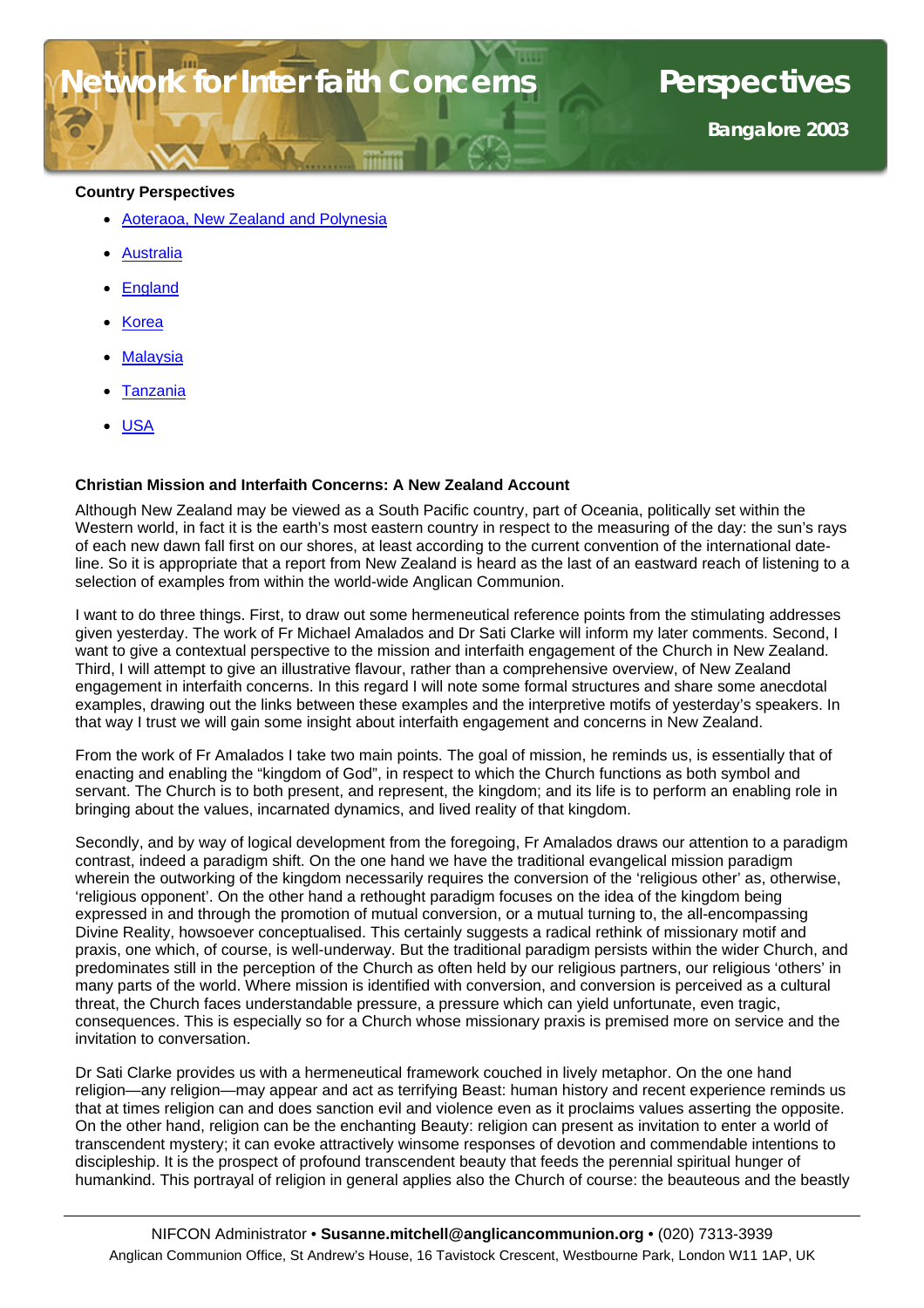can both occur. We hope more for the one; at times we have to confront and overcome the other in our midst. Alongside this sobering hermeneutical analysis, the textile metaphor, which Dr Sati draws from scripture, yields a useful and insightful dynamic of the life and mission of the Church. In enacting kingdom values and meaning the Church may varyingly be the patch of relevance and coherence; the fringe point of compassionate contact; or the divided garment, scattered in, and available to, the world. Mission occurs in the context of multifaceted engagement.

When turning to the question of mission and interfaith engagement of the Church in New Zealand, some contextualising remarks are called for. New Zealand is a secular state with an embedded bi-cultural polity that now pervades institutional arrangements within society at large, as well as playing a defining role in the life of the Church. This bi-cultural basis is rooted in the 1840 Treaty signed between the Maori and the British Crown. The Treaty of Waitangi was important, at least in part, because it represented a less hostile means of establishing sovereignty than occurred, for example, in Australia. At its best the Treaty signals the desire for a peaceable coexistence of two races, under one governance structure, implying an ethic of independent yet mutual partnership between the two signatory partners. However, it is only in recent times that the partnership motif has come into clear focus and has been, since the 1980s, of particular concern to the life of the Churches[\[1\]](http://nifcon/work/consultations/bangalore/#_ftn1).

However, even as the country—which often is referred to as Aotearoa-New Zealand to reflect its bi-cultural heritage and contemporary identity derived therefrom—the pressing lived reality of most people in New Zealand is increasingly multi-cultural and poly-religious. According to the 1996 Census results, European (or *Pakeha*) comprised 79.6% of the population with Maori at 14.5%. Polynesians numbered 5.6% with Chinese 2.2% and Indian 1.2%[.\[2\]](http://nifcon/work/consultations/bangalore/#_ftn2) The New Zealand Official Yearbook 2000 indicates a decline in religious affiliation so far as the major Christian denominations are concerned, but an increase of persons identifying with other religions overall. The 1996 Census figures, upon which the Yearbook information is based, show that an increased number of people claim no religious affiliation whatsoever. Indeed this category rose by one-third over the previous (1991) Census to a point where fully one-quarter of the New Zealand population recorded themselves in 1996 as having no religion. During the same period the numbers of Buddhists and Muslims more than doubled, while Hindus increased by about 50%. However, each of these groups comprised less than one percent of the total population, and most of the increment would be due to immigration factors.

Of the Christian denominations, Pentecostals were the only group to experience significant growth—55%—in the census period 1991-1996. In the mid 90s Anglicans, comprising about 18% of the total population, were the single largest religious group, followed by the Roman Catholics on about 13%; Presbyterians on 12.5%; Methodists at 3.4% and Baptists on 1.5%. The Mormon religion, which has attracted a significant Maori constituency, accounted for a little over 1.1% of the total population of New Zealand. The major indigenous Maori Christian Church—Ratana—was fractionally over 1%. Although some details have since changed[\[3\],](http://nifcon/work/consultations/bangalore/#_ftn3) the overall religious demography would today be much the same.

In 1990 the Anglican Church in New Zealand enacted a major piece of constitutional restructuring to produce a three-way institutional arrangement of ecclesial autonomy within a form of federal relationship. The Church today is, constitutionally, The Anglican Church of Aotearoa, New Zealand and Polynesia. Using the Maori term *tikanga* (meaning 'path' or 'way', and referring to diversity of customs and practices), the Church created three semiautonomous independent entities to embrace, respectively, Maori, Pakeha (or 'European', which as an ecclesial category is inclusive of all other ethnicities who simply belong to that branch of the Church), and Polynesian. New Zealand society certainly contains a significant Polynesian population, and the city of Auckland is indeed the largest Polynesian city in the world. By way of explanation of the Church's action, one bishop has remarked:

The idea of a several *tikanga* church seemed to the General Synod at the time to be a concrete expression of the gospel principles of unity in diversity and partnership between cultures, rather than an ecclesial arrangement that was simply driven by ethnic issues alone. The development was initiated by ethnic issues, but we found that we were dealing with an Acts 15 dynamic where we needed to discover what freedom of cultural expression and cultural vision meant, without the inevitable smothering effects of simple democracy, where, in our case, the white majority could and often did pursue a mono-cultural vision. The Book of Revelation speaks of the gathering of many tribes and languages around the throne of Grace, implying eschatalogical realities where cultural identity and cultural self determination are intrinsic to the goal of the Christian vision. Some would say that the *tikanga* based church is therefore an anticipation of the vision and cannot be judged by a confessional or doctrinal statement that did not take this vision into account as being at the heart and the future of the gospel[.\[4\]](http://nifcon/work/consultations/bangalore/#_ftn4)

Thus each of *Tikanga Maori*, *Polynesia*, and *Pakeha* functions as an Anglican episcopal unit, rather like a province, each with their own bishops and institutional arrangements such as dioceses etc. Each *tikanga* may shape its own life and work, but within general parameters as laid down by General Synod, "which remains the governing body of the whole and has powers to overrule any other episcopal unit"[\[5\].](http://nifcon/work/consultations/bangalore/#_ftn5) Every two years they come together in a General Synod to make determinations in respect of all three being members one of another comprising a single Church identity within the world-wide Anglican Communion, and to advance the question of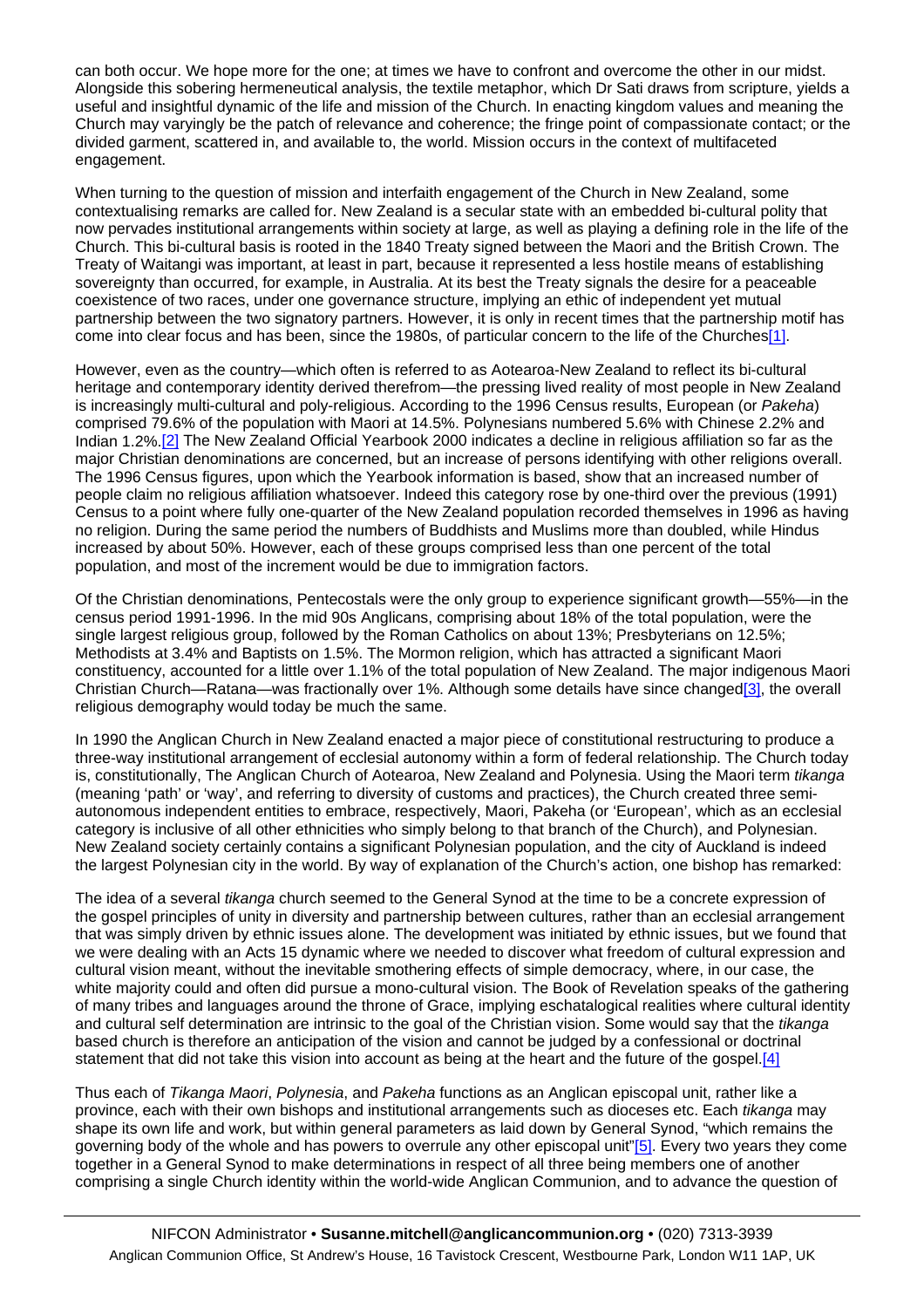the inter-relationship between the three *tikanga*. Anglicans, in other words, are pursuing an internal ecumenicity and intra-religious dialogue across an ethnically sub-divided partnership which itself was effected to shift ethnic relations from a context of mission to that of ecclesial co-equality.

We are now in a position to turn to the matter of New Zealand engagement in inter-faith concerns. The first thing to say here is that, largely because of the recent history and focus of the Church as outlined above, the Anglican Church in Aotearoa-New Zealand is any formal sense yet to engage directly and intentionally in interfaith concerns. Individuals, both clergy and lay, and some congregations, are certainly finding local *ad hoc* avenues of engagement, and there is some limited formal involvement by way of representation of the Church on interfaith bodies at least in some parts of the country. But, arguably, the traditional paradigm of mission as adumbrated above would predominate in the Church at large and acts as a sheet-anchor, if not mill-stone, to aspirations for better—indeed any, really for most situations—interfaith engagement

More broadly, however, interfaith relations are given a measure of expression through the existence of Councils of Christians and Jews, found in at least three of the major cities, and also Councils of Christians and Muslims in perhaps one or two more. There have also been occasional attempts in recent years, with mixed success, to create wider interfaith groups. An attempt to create a Wellington-based national interfaith council is presently underway. But let me give something of the lived flavour on interreligious interactions in the New Zealand context as I have directly experienced or observed.

Some years ago, in my town, a 'Civic Diary' for the year appeared. It contained useful information, contact addresses and so on, of organisations, sports clubs, and so on. But there was no mention, under 'R' in the index, of religions. And under 'C' I found but a very limited reference to a couple of charismatic churches. Christianity was not alone in being marginalised by an apparently secular publication meant to be of useful communal purpose. On inquiry I discovered the publisher, a fundamentalist Christian, not only was reluctant to be open to acknowledging the breadth of Christian traditions resident in our town, he was most certainly reticent about giving any sort of *de facto* credence to the presence of world religions. And this is a town which had, at that time, the first Mormon Temple in the Pacific, the first Sikh Temple in the country, a thriving Muslim community of diverse ethnic make-up, a vibrant Hindu community, two different Buddhist Associations, two Bahai groups, a Jewish community and association—though no Synagogue—to name some. But the view that other religions are 'opponents', in respect to which it is the Christian's duty to preach the Truth and win conversion, that motivated the publisher's non-acceptance of the right of the other to be simply present within our community, would be no isolated perspective. It alerted me then to the first task of interfaith dialogical engagement: the intra-dialogical task of educating one's own community.

There are now a number of both Theravadin and Mahayana Buddhist communities in New Zealand, including one derived from a Tibetan lineage with a retreat centre in a beautiful rural New Zealand setting. A daughter of mine attended a retreat there recently. (Inter-religious dialogue can be so often an intra-familial phenomenon). So too did an Anglican priest colleague, who has since determined to join the community in an attempt to live out a Christian-Buddhist inter-faith engagement, and to join with the Buddhists in the quest for common service to humanity. The local Anglican bishop (not the Priest's bishop), however, has led prayers of opposition to the very presence of a sacred Buddhist space within what is taken, presumably, as *de facto* Christian space. New Zealand harbours a 'God's own' myth. The religious other is an invader to be repelled if not assimilated. Here we see enacted the paradigm contrast highlighted by Fr Amalados, and also something of both Beauty and Beast, and, in the Priest's action, perhaps something of the Divided Garment metaphor at work.

During the course of last year there occurred an eruption in one of our geo-thermal regions. With a backdrop of spectacular moonscape proportions, where previously there had been verdant native bush, the Television interview of a scientist was juxtaposed with the interpretive narrative given by a local Maori elder, a *kaumatua*. The scientist calmly spoke of geo-physical forces, of blocked vents and build-up of steam pressure with its inevitable results. Scientific narrative proclaimed its truth of the matter. By contrast the Television's portrayal of a Maori perspective, which is inherently spiritual and relational, presented the indigenous viewpoint without context as quaintly atavistic and amusingly simplistic. A valid religio-ecological narrative, illustrating a particular religious meaning, was apparently dismissed as an untruth in the face of scientific explanation. The issue of narrative responses as varyingly explanatory and meaningful, highlighted by this incident, is an arena of interreligious concern, not just a case of science versus religion. In our country the question of both inter- and intra-religious dialogue between Christianity and Maori Spirituality has not had a good profile and has yet to be taken with any lasting seriousness, despite a few recent attempts.

A few years ago, in the late 90s, the newly-built mosque in my town was fire-bombed. It was reported in World News headlines. It sent shock-waves throughout our community, and indeed the country as a whole. Among the first on the scene were some representatives from the Jewish Association: Jewish memory of similar events in the life of that faith had been invoked afresh. Not far behind were Anglicans and Methodists, both of whom had lost wooden Churches to the arsonist's torch in recent years. An experience of solidarity through loss, if not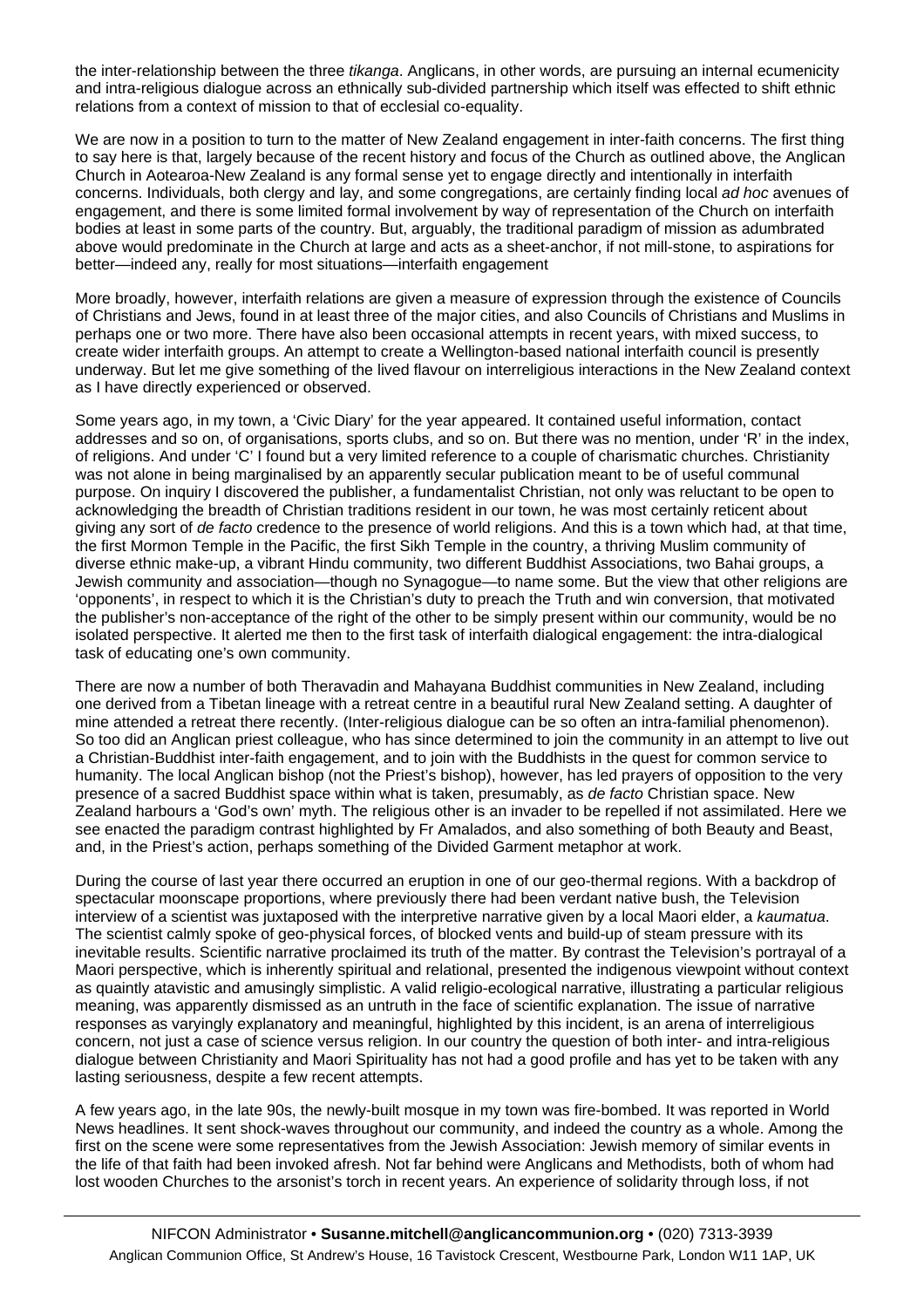<span id="page-3-0"></span>suffering, was underway. The wider community also weighed in such that the mosque—which had been gutted, but not destroyed—was not only refurbished out of insurance proceeds, but additional finishing touches, including proper fencing and a security system, were provided by funds donated from other religious groups and the wider community. Nevertheless, there were some Christians who rejoiced in the burning and had hoped that it would mark the end of the mosque. One even declared a preference to drive a circuitous route rather than pass by the mosque, which was prominently placed at a major intersection. Beast and Beauty juxtaposed. And yet the Church could be seen to be enacting a fringe point of compassionate contact, and being a servant and symbol of a kingdom wherein rejection and destruction have no place.

Finally, and again with reference to my own town, an example of the so-called 'dialogue of action' occurred with respect to the building of a Casino. Opposition to this project, which became a protracted and expensive exercise—the resources of Mammon know no limits—was led by a coalition of Anglicans and Muslims, Methodists and Mormons. While the cause was lost (and the irony that the General Manager of the Casino Company is an Anglican was not unnoticed), the exercise galvanised local interfaith relationships and bore witness to the prospect of the Church viewing its mission in wider than normal terms. Again the motif of symbol and servant of the kingdom come to the fore, along with the enacting of the revised paradigm of mission: that of mutual conversion to the ways of God in respect to social issues and action. And, in many respects, such a living and engaged dialogical mission expresses also the motifs of the textile metaphor of the Church: a patch of relevance; a hem of compassionate contact with the real world; rending itself from being a cloak of holy aloofness to be available in and to the world.

As I said at the outset, I can give no exhaustive overview, only share some personal flavours. But I trust it is enough to indicate that there are hopeful signs for the cause of mission and interfaith concerns within the Anglican Communion in my part of the world, and for the prospect of interreligious relations and dialogue more widely. Progress is slow, yet there is an emerging consciousness of the issues, and growing willingness to engage. The challenge ahead is to nurture and develop that.

**Rev Canon Dr Douglas Pratt** Bangalore, India, September, 2003.

[1.S](http://nifcon/work/consultations/bangalore/#_ftnref1)ee, for example, Douglas Pratt, 'From Missionary Paternalism to Bicultural Partnership: aspects of Anglican and Methodist experience in Aotearoa-New Zealand', *International Review of Mission,* Vol. LXXXII No.327, July/Oct 1993, pp. 305-315.

[2.](http://nifcon/work/consultations/bangalore/#_ftnref2) Source: *Statistics New Zealand 1996 Census*.

[3.](http://nifcon/work/consultations/bangalore/#_ftnref3) At the time of compiling this information the results of the 2001 Census were not available on the Statistics New Zealand Web-site.

[4.](http://nifcon/work/consultations/bangalore/#_ftnref4) David Moxon, Bishop of Waikato, *personal correspondence*.

[5.](http://nifcon/work/consultations/bangalore/#_ftnref5) Rev Dr Ken Booth, *personal correspondence*.

#### **Australia**

#### **The Significance of Buddhism for the West: A Special Case for Interfaith Concerns in the Anglican Communion**

It is an undeniable fact that Buddhism has come to play a significant role in the contemporary global community. This is particularly true about the West at large and Australia which I am representing at this consultation. Of course, Buddhism has played and continues to play a very important role in South and South East Asia too. However, there is a difference. Buddhism is a "native" religion of "Asia" and therefore its influence in the lives of the people of Asian is natural. Given that the history of the West was predominantly influenced by Christianity since the 3rd Century CE, the increasing influence of this South Asian religion – Buddhism – in the West must be carefully studied and understood. This is a *must* for the church and the Anglican Communion's interfaith concerns.

What is generally called Buddhism is a philosophy of life which is made up several schools of thought which are either branches or adaptations of the three main traditions: *Hinayana* (the "Small Vehicle" which is also known as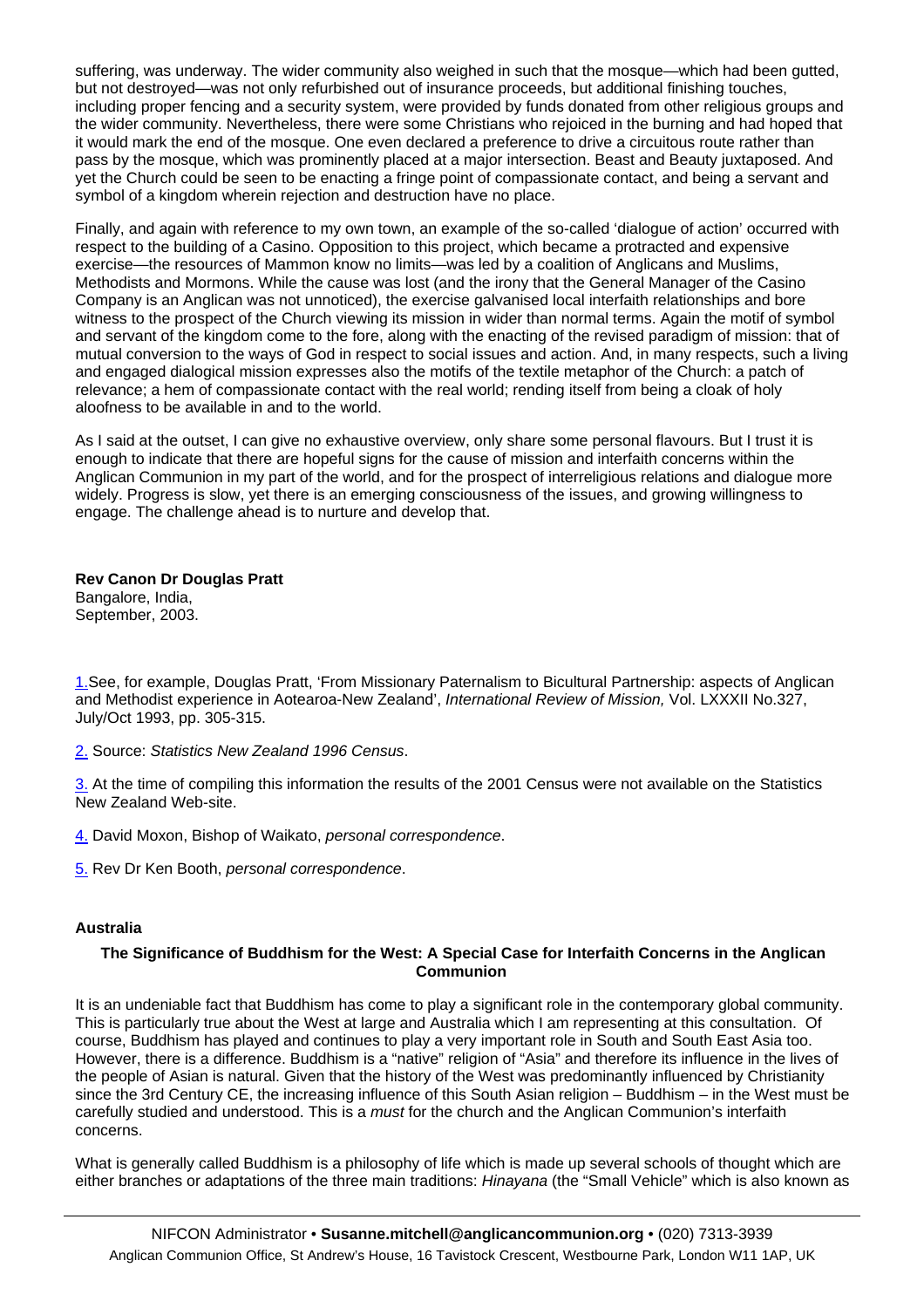*Theravada,* the "teaching" or the "tradition" of the Elders), *Mahayana* (the Great Vehicle) & *Vajirayana* (the Diamond Vehicle)*.* 

The Buddhism which is practiced by an increasing number of Australians and westerners at large is either a tradition that represents one of the three traditions or a more eclectic form of "Buddhism" which is made up of elements from all three traditions which can be easily adapted to contemporary thought forms. This form of Buddhism is known as *Nawayana* (the new vehicle).

I have a particular interest (both academic and personal) in the traditional schools of Buddhism as well as their recent adaptations in the West. This interest has helped me to understand why Buddhism has come to fascinate the minds of traditionally Christian individuals and western nations. This understanding is important to make a contribution to interfaith-dialogue in general and to Buddhist-Christian dialogue in particular. The contribution Buddhism can offer is unique on many fronts. For instance, Buddhism has the following particularities which must be noted by the serious inquirer of interfaith matters:

- Buddhism operates outside the theistic framework of reference. (While *Mahayana* and *Vajrayana* forms of Buddhism make numerous reference to gods (*devas*) one must note that they do not constitute a distinct *theo-logy*).
- Buddhism is not a "faith tradition" in the sense which we have come to use the phrase conventionally.
- Buddhism defies every thought category that is central to the Christian outlook and western worldview (eg. *Self, God and* History)

I became very conscious of these issues in the recent discussions that I was very privilege to have with Archbishop Rowan Williams and Prof. Keith Ward – they were distinguished visiting scholars in 2002 and 2003 at Trinity College where I lecture. While their brilliant lectures had much to offer to very fundamental questions we ask today, it became obvious to me that their fundamental assumptions, theological propositions and arguments belong to what we might call the "theological circle."

Another good example I can think of to demonstrate the point I am making is the wonderful lecture that Fr. Michael Amaladoss SJ delivered to this gathering. In that lecture he underlined mission as God's initiative. It is, indeed, a wonderful idea that can help Christians to engage in interfaith relations and acknowledge that all religions are fragmentary manifestations of God's mission on earth. But when a tradition such as Buddhism has no notion of an Ultimate God the proposition of mission being God's initiative becomes a difficult concept to apply universally, at least in relation to Buddhist-Christian understanding of God's engagement in the world.

Since my presentation is not a formal lecture it is important to keep my argument simple and highlight some of my observations of how Buddhism has come to fascinate the minds of Australians. Following are some examples:

- People who are "converted" to Buddhism on a given day in Australia are much higher in numbers than those who would be converted or make a renewed commitment to the Christian faith. This includes conversions to "evangelical/fundamentalist" Christianity.
- When the Dalai Lama visited Australia in 2002 he was given an audience with 5000 high school children. He expounded the Four Noble Truths to them – that is all. But his visit to Australia and the encounters people had with him were seen in "messianic" terms. What is about our preaching about Christ that prevents people receiving him in messianic terms?
- People who attended my four-week study series on Buddhism in my small parish attracted twice as many people than the normal Sunday congregation. I too often expound the Four Noble Truths through biblical texts. (To be fair to Biblical interpretation I must say that I use the Four Noble Truths as a hermeneutical tool to expound some biblical passages). However, I do not attract 5000 people to hear me. While there some humour in my example here, one must ask why biblical passages no longer speak to people if interpreted in traditional ways.
- I receive invitations from conservative country regions of Victoria to speak on Buddhism. Some of these invitations come from groups that have spirituality sessions in pubs. (It is an interesting question to ask: why people would come to a pub and not to a church to discuss spiritual things? This says something about church.
- I also teach Buddhism (and also Religious Traditions of South and South East Asia) as a specialist unit for undergraduate and postgraduate degrees. It is interesting to note how individuals who take these units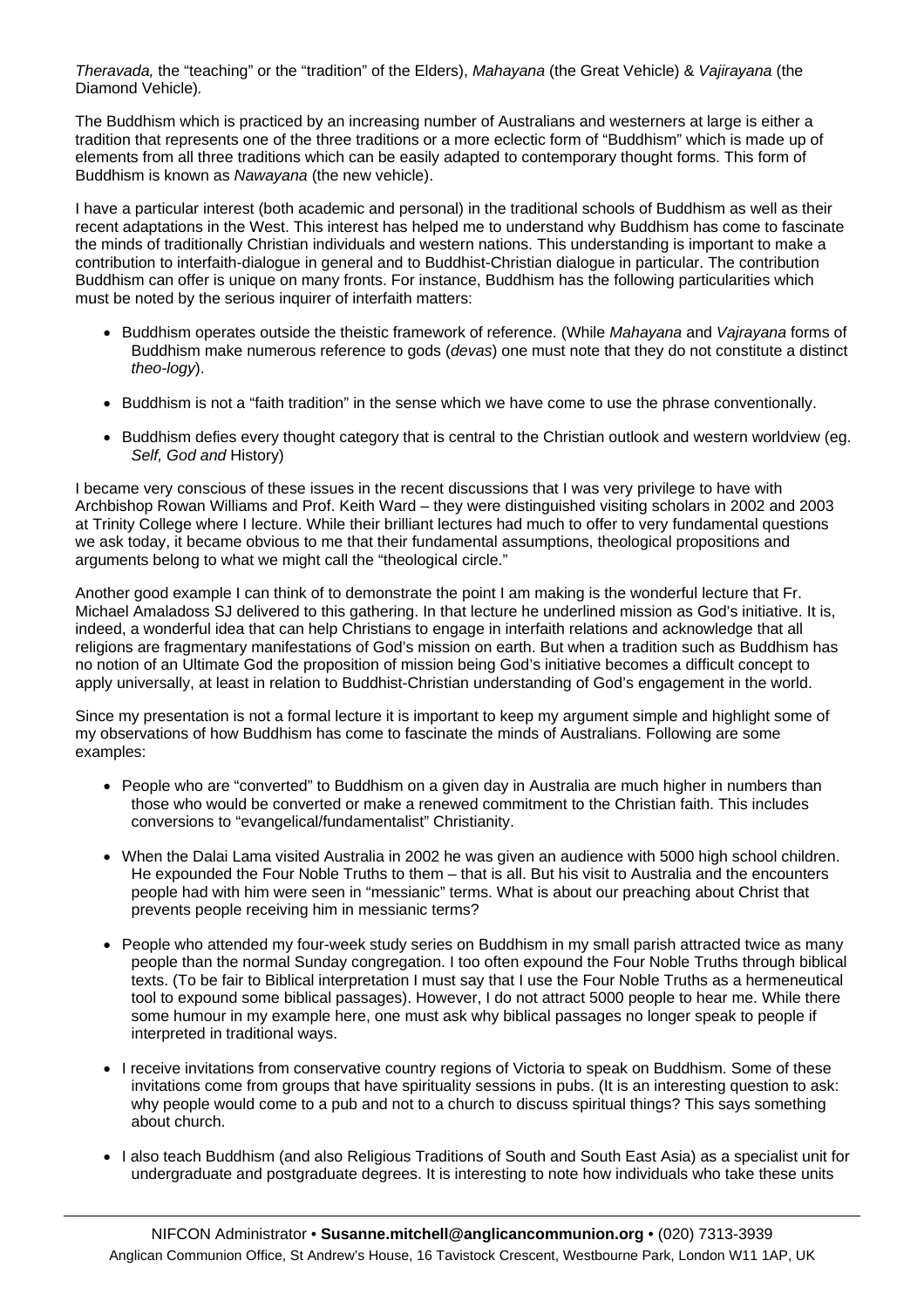sometimes confess to have re-discovered their Christian faith through the study of Buddhism and other "Asian religions." While this is to be expected in the study of any religion, I keep asking myself what is it about the "western culture" that prevents individuals coming to understand fully. Some reasons are explained below.

At present Buddhism is seen as offering an explanation for the following experiences in the West:

- The two World Wars and the subsequent catastrophes in the world which demonstrated that technology could be used not only to better life, but also to its destruction and to cultivate perpetual greed and selfishness. We must note here that globalisation and McDonalization of the world have been made possible through technology.
- The "Just-War" theory which is a product of the Christian tradition. (the just-war theory was introduced by Cicero and then developed by St. Ambrose, St. Augustine, St. Thomas Aquinas and later by both Catholic and Protestant scholars). Many Western Christians and leaders used it again to justify the invasion of Iraq. Then, in the tradition of eliminating tyrants, we witnessed the killing of Saddam Hussein's sons Uday and Qusay. Such an end to Saddam's life is also, we are told, is desired and there is a US\$ 25 million reward for anyone who can lead to Saddam's capture. Whatever the justification of such actions is, we know that there is a moral dilemma here which is created by the Christian tradition.
- The development of the capital-based market economy in the West. The "Christian faith" that once evolved as an inseparable partner of the Western tradition provided much of the "cultural resources" for political movements to harness, for instance, capitalism of which the end results were: individualism, materialism and consumerism. Consequentially, the ideal of *self* which had been seen as the gateway to all knowledge (and God) came to be regarded not as affirming a permanent soul, but as something for which one "shops".
- The personalisation of the message of salvation and the problem of human suffering. These are, indeed, directly related to the phenomenon of individualism that has its genesis in capitalism. (By the way, Calvinism made a significant contribution to the propagation of capitalism).
- The phenomena of artificial intelligence, computer simulations, and the hybrid of humans and machines which have in recent times removed the relevance of an authentic *self.* They have also created issues in relation to human identity.
- The way in which suffering is understood within the Christian tradition; The New Testament does not explain why suffering exists in the world. The Gospel narratives implicitly represent Jewish views that suffering is due to a punishment or retribution to sin.
- Two opposing views of two Church Fathers St. Augustine and Irenaeus that shaped the western understanding of suffering. While St. Augustine claimed that humanity at creation was infinitely perfect and suffering was the result of the Fall, Irenaeus (c. 130- c.202) suggested that humanity was created imperfect and immature and that humanity must attain perfection through a processing of becoming in the Maker's plan.

Many people who belong to the baby boomer and generation X have come to question these issues one way or another. While some may not intellectually question these issues, they still seek alternatives to lead their lives meaningfully. In that process they distance themselves from the Christian message. Why? Christianity as we know and experience it today is conceived to party to the western civilisation which has come to be its bearer. Therefore, to the average "westerner" Christianity (and its message) is interchangeable with the issues that I have outlined above.

Buddhism's pervading influence in Australia and in the West in general is a direct response to these issues and Lord Buddha's teachings is perceived as:

- an antidote and cure for the unbearable saturation of materialism, consumerism and individualism experienced in the West.
- an alternative to a civilisation tainted with blood spilt over religious and political wars.
- offering "non-theological" practical answers to these ills.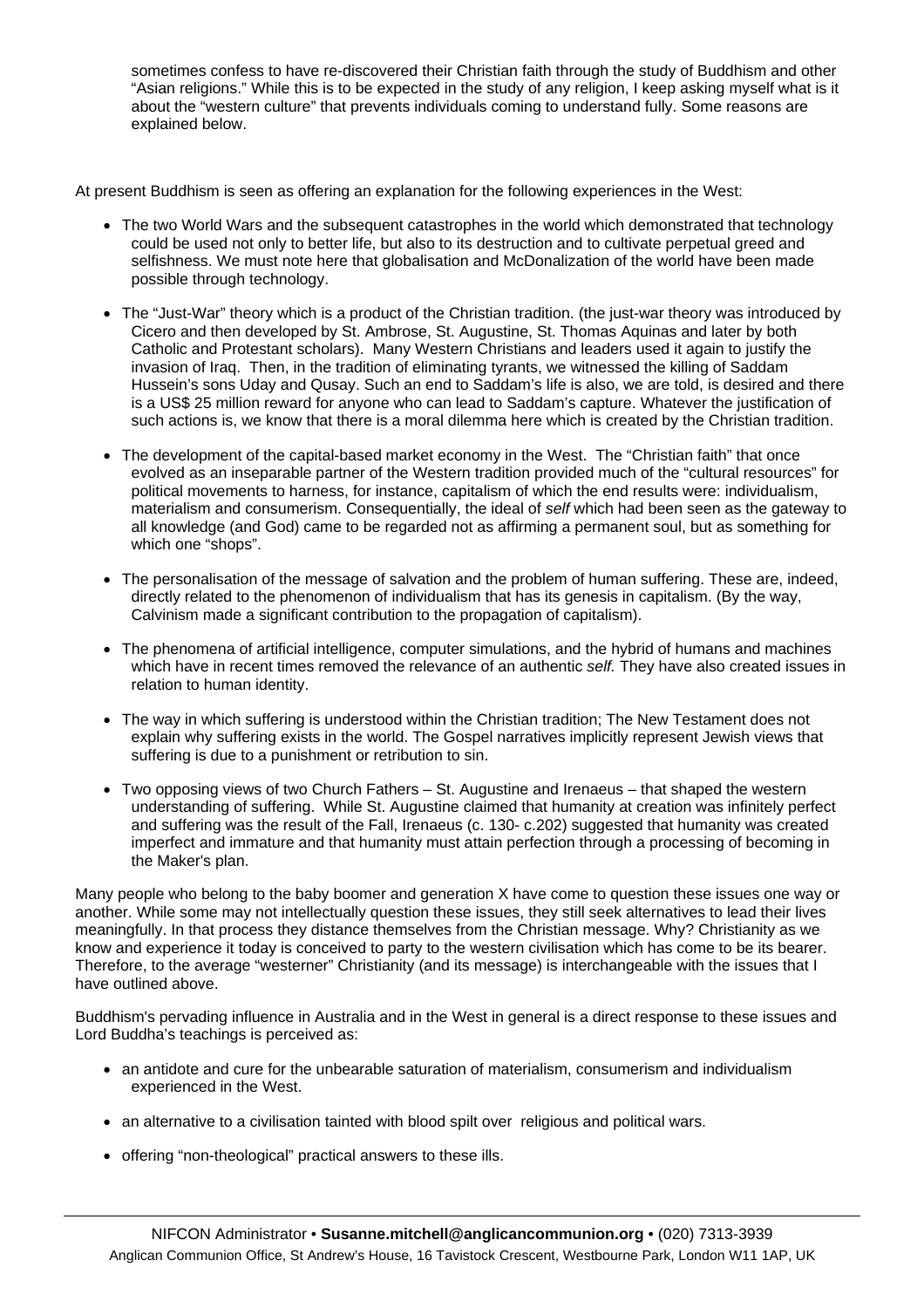- <span id="page-6-0"></span>• a guide through life without placing any metaphysical importance on "self" or God – the (wrongly) supposed architect of the collapsed project of modernity.
- a means to revitalise the depleted spiritual sap of the western civilisation.

Aloysius Pieris SJ, the Theravada Buddhist scholar, commenting on the increasing western interest in Asian religions goes as far as to say: "…[the] contemporary West, in allowing itself to be seduced by the mystique of the East, may probably be indulging in a massive sociological ritualization of a deep psychological need to sharpen its Oriental instinct blunted by centuries of misuse" [*Love Meets Wisdom*: *A Christian Experience of Buddhism,* Maryknoll, NY: Orbis Books, 1988, p. 8)].

The issues that I have briefly outlined in this presentation will help us to appreciate Buddhism and invite us to dialogue with it. Once we begin to decipher what is happening in our contemporary world and interpret them theologically one thing becomes obvious with regards to the significance of Buddhism: We have to dialogue with Buddhism not only because it is considered a "world religion" but because the influence it exercises in the contemporary West is both a commentary on the socio-cultural, religious and political state of the West and the events that have occasioned such a state of affairs.

The Revd Dr Ruwan Palapathwala

#### **Inter Faith and Mission in England by Andrew Wingate**

As with the USA there is an issue around the age of those involved in inter faith work, particularly among Christians. The Hindus involved in dialogue ask me to bring along more young people to the meetings to correspond to the young people they bring. Young Christians tend to belong to exclusivist groups.

The statistics in England state there are fifty five million people. Last year's census was the first to include a question on religious affiliation. The Muslims in particular were interested to have such a question, which was voluntary. About ninety four percent answered the question. Muslim numbers were only one point six million. They were perhaps expecting a higher figure and it probably is a higher figure because the asylum seekers (who would not register) are one hundred thousand per year at the present time - the greatest number there has ever been, and about seventy percent of those are Muslims. In the city of Leicester for example there are ten thousand Somalis, many of who would probably not register. There are five hundred and sixty thousand Hindus, about three hundred and sixty thousand Sikhs, three hundred thousand Jews, one hundred and twenty thousand Buddhists. The Buddhist figure his higher than people expected because of white conversions to Buddhism, greater than any other religion. The Jewish figure is declining each year, many going to the United States or Israel or clustering in cities where they feel safe. In Leicester where I am the Director of Inter Faith Relations and Training Officer there are forty four percent nominal Christians. Those attending Church would be probably be ten percent of that or a little higher perhaps if you take all the churches. The other faith figure is thirty six percent - nearly all of those are Indians, mostly Gujuratis. Conversions to Christianity are happening in small but significant numbers among Iranian asylum seekers. This has been very surprising. The only conversions that take place from among asylum seekers are Iranians.

The oldest area for Christian dialogue for people with other faiths is of course with the Jewish community. Jews have long taken refuge in Britain. For a period there were no Jews here, after the Black Death they were sent away. So for a long time there was no anti-Semitic problem in Britain because there were no Jews. Oliver Cromwell brought back the Jews because he said 'You cannot be a Christian without a Jewish neighbour'. In recent times the Council for Christians and Jews has played a very important part in enabling the dialogue since World War II to become part of the national dialogue scene and in many ways has paved the way for other groups. Issues of Israel Palestine of course make this particularly sharp at the present time. However, following two recent attacks on Muslim graves which took place in Leicester there has been a deal of solidarity from the Jewish community about the destruction of these graves. Recent years have seen a significant growth in initiatives for dialogues with the other religions, Christians and Muslims, Hindus, Sikhs and others. They are encouraged through the existence, in London, of the Inter Faith Network which is a focus for the Government and others in wanting to gauge the opinion of the other religions. This has encouraged local initiatives. So there is a map of local Councils of Faith and in Leicester, for example, there has been one since the mid 1980s and Michael Ipgrave has been a significant figure in its foundation and development. The Anglican presence there is still very significant. We also have a faith leaders meeting convened by the Bishop and the Bishop is trusted by all faiths and is often called 'our Bishop' by faith leaders of the Hindu and Muslim communities. This deals with contentious political and international issues and after 9/11 made the significant statement - 'An attack on one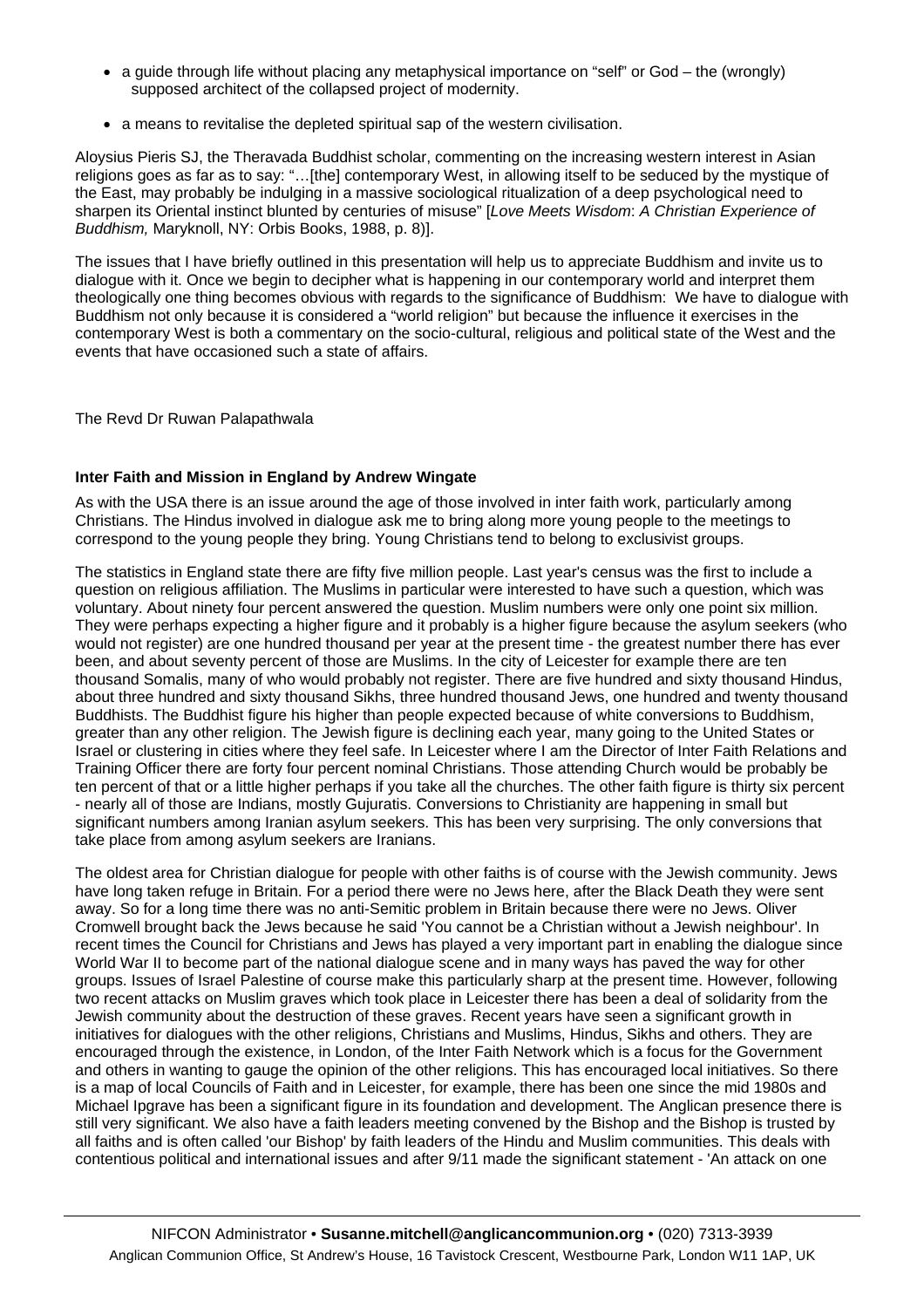religion in our city would be considered an attack on us all' that is the NATO doctrine transferred to the inter religious field.

In Leicester we have a range of dialogue groups; Muslim Christian, Muslim Christian Women - which is much more lively in many ways, Hindu Christian, Hindu Muslim and a three faiths group- a so called Family of Abraham Group, as suggested by a Muslim Imam. These discuss contentious issues such as racism, faith schools, conversion, mission, asylum seekers, and refugees. They have engaged in common fasting, common fund raising for joint appeals for places like Afghanistan and the Middle East, Israel Palestine. We have had prayer publicly, with the media covering it, not together but alongside each other for the Iraq War and so on showing solidarity against our government. I think it's partly because of the existence of this kind of group and their prior friendships that we have weathered a number of storms. In particular the post 9/11 period, the Iraq War period and the attempt of white racist groups to break up the harmony. There's an organisation called the British National Party, which is a very right-wing semi-fascist party, and they target Muslims quite unambiguously. It is illegal to attack races but not religions and the targeting of Muslims, gaining allies from certain helpful Hindus and Sikhs, has been in danger of disturbing the peaceful co-existence. In the North of England there have been riots and disturbances in a number of cities. There are now seventeen British National Party Councillors in the North of England, but none I think in London or the Midlands - may be one in the Midlands.

We have a National Office and Michael Ipgrave is that together, with a part time secretary - not just for the Church of England but for all the denominations put together. The reality of the Anglican establishment is good and bad. But one of the most significant aspects of both George Carey and Rowan Williams' leadership has been to enable confidence to grow among other faith communities that the Church of England basically is for them. Rowan Williams in particular was almost venerated amongst the Muslim community for his stance on the Iraq war and there were two million Christians, Muslims and secular groups who marched in London just before the Iraq war and we walked together carrying banners saying 'Not in Our name'. I travelled on a coach with fifty Muslims and three Christian priests and it was a wonderful experience of dialogue, particularly on the return journey when sacramentally they shared their food with us.

The present Archbishop has continued the initiative of George Carey in enabling a listening to Muslims exercise to take place in six cities, because each city is different. This has explored how Muslims and Christians interact, with a longer-term goal of forming a national group or forum for an ongoing listening initiative. Another major sector is in the economic and social regeneration of our major cities. They have been in flux because of the decline of industry and the need for regeneration economically and in a city like Leicester the Asians play a major part in this - Hindus there on the whole are not poor and their investment in the city is part of its regeneration. How can we enable them to feel fully part of our Local Council for example? The whole political scene in Leicester depends upon Muslim and Hindu votes. Muslims turned against the ruling Labour Party because of the Iraq war and the whole Council moved to Liberal Democrat control. This has made them realise their power in this respect.

There are big issues also about education. We have ninety church schools in our Diocese. Muslims want their own schools and I think we have to support them. They have a few private schools but are beginning to obtain State aided schools and I see this movement developing. As regards Christians, the education of Christians into the inter faith realities is a central part of my work. It is vital to increase the confidence of Christians in our cities who in many ways feel beleaguered, isolated and people of the past. The prominence of Hindu festivals, for example, on our streets and the fact that the Red Cross last Christmas took out of their shops all Christmas cribs for fear of offending the Muslims may fuel these feelings. Actually the Muslim Imam said that was a nonsense, but there is an over sensitivity from the multi cultural industry. Also, churches find it a very threatening situation to be in areas where there the population is perhaps eighty percent other faiths, mainly Muslim. Or again, where a congregation is forty people on a good Sunday whilst the mosque up the road has a regular congregation of five, six, even seven hundred. Michael Ipgrave and I are involved in the beginning of a study called 'Presence and Engagement' which is to enable churches in these areas to feel that they have a place, they are a sacramental presence within our multi religious context. These congregations need the support of the rest of the church because there are real dangers we will withdraw from those kinds of areas.

Finally, theological and biblical reflection is fundamental to how we consider all these issues. The link between our to keynote talks is very important. There is a danger of polarisation between the pluralists on the one hand and exclusivists on the other (forgive the labelling). There is a need to listen to each other, a need for intra Christian dialogue, a need for people not to feel superior to those who hold a different view. Rather we need to find the means to enable us together to grapple with the gospel command to do with mission along with the need to engage with the kind of social and national issues I have touched on whilst also sharing our faith at the deepest level. Those of us who may be on the more inclusivist side need to find a mandate and understanding of mission where we do not think that the salvation of those we are with depends on that mission, but that never the less we have a mission and need to discern what that mission is. Open Evangelicals I find are extremely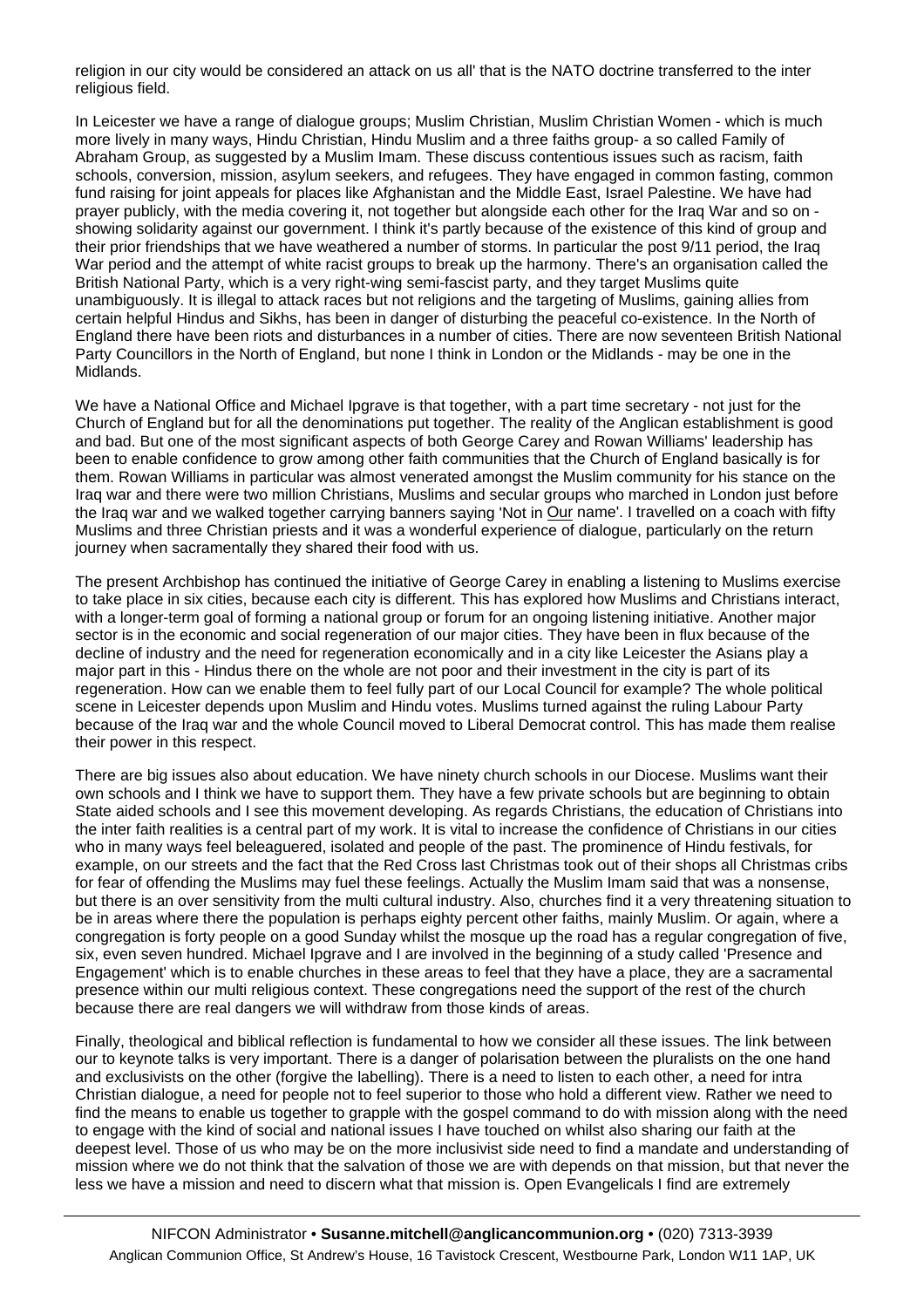<span id="page-8-0"></span>committed to this kind of journey and have a zeal for mission that takes them into this kind of encounter. Our national Hindu Christian dialogue (which Michael and I again are involved with and Israel) interestingly has been very difficult. The Muslim Christian dialogue are, I have found, straight forward give as good as you take experiences. The National meetings that we have with Hindus are fraught with rocks. Many people in Britain, perhaps most have a very romantic view of Hinduism. I never hear the word dalit mentioned and if we want to mention it in our national group we have to think do we mention the difficult issues at the beginning or wait until we have grown up a trust? This is one of the issues we have not raised but I know amongst the Hindus that come to our group there will not be one dalit, they have been written out of the map. Also the whole issue of conversion as in South Africa is with us also. We've spent two years trying to draft a goodwill statement that can be agreed by Hindus and each time we seem to be at an agreement they slip back from it This is because behind everything the Hindutva ideology is very strong amongst the leadership and money of course comes over to us from that. The VHP and the RSS are in Leicester and so on.

A word of encouragement about the 'patch' Sathi Clarke talked about in the keynote addresses. I've been very heartened on three occasions to be asked to be the patch or for Christians to be the patch. One was when there was a clash between Muslims and Jews and I was asked to chair a meeting of six Muslims and six Jews involved to try to get them to listen to each other. Second was when the local Islamic Institute, a very renowned place, asked us Christians to advise them on the setting up of a course for Chaplaincy work. We are now the advisers, half of the teachers and half of the examiners for that course because Muslims say Christians know about Chaplaincy - Imams are not used to that field. Finally the set up of the Muslim Hindu dialogue group came because of our Christian groups and the wish from one of the Muslim leaders to engage in that even more difficult dialogue. I am of course not part of that but he discussed that with me and now that is going along. In this dialogue Gujurat of course becomes the major issue very quickly and its very good to have the Bishop of Gujurat here and I hope we can hear about his situation at some point.

### **Inter Faith Dialogue and Christian Mission in Korea**

By the Revd Dr Guen Seok Yang (Anglican Church of Korea)

### **1. General Context**

Colonialism, cold war confrontation and developmentalist despotism were the three stages of last century of Korean history. Most Korean political, economic, cultural and religious conflicts are very much in debt to those historical experiences. For the majority of responsible thinkers in Korea, the crucial concern for their intellectual endeavour is how to overcome the heritages descended from those three historical experiences of perversion. Even in the overwhelming advance of globalisation, such a historical recognition is neither abandoned nor outdated by them. Rather, I believe, it is continued to be refined as a more elaborate idea, particularly within the Korean peoples' struggle against the ruthless appetite of neo-liberal capitalist globalisation.

The Christian history, particularly protestant history of Korea, has followed the same trajectory of the rather sad history of transaction with Western modernism. Under the colonialist formation of power relations, in which unequal communications were legitimised and the denial of Koreans interpretative potentials was socio-culturally generalised the protestant Christian mission was started. Because of the already formed colonial relations, Christianity could avoid an excessive burden to be a prime suspect of anti-Korean culture, and Christianity could compete and collaborate with Japanese colonialism under the common recognition of the inevitability of the unequal colonial power relationship with Koreans. The cold war in Korea has left not only several millions of victims but also deep scars of division. The atrocious antagonism between ideologies, and between religion and ideology, was the experience of the cold war confrontation. Through the war, Christian churches had experienced the oppression and antagonism by the communist ideology of North Korea. It was time for them to arm with anti-communist spirit. The exclusive and antagonistic attitude against the ideologies, cultures and religions became a socio-cultural character of the divided country. Exclusivism and dogmatism were the principles of cold war confrontation, not only for religions but also for political ideologies. Under the development of military dictatorship, this religious and ideological dogmatism was combined with the capitalist spirit of competition. It is not too excessive to say that this deliberate combination of religious ideological dogmatism and the capitalist spirit of competition is the main reason for the rapid economic and religious growth in Korea.

With the beginning of more democratised civil government and the end of the cold war system of the world in the 1990s, Korean society is experiencing unexpected confusions. For the development of democratic society and for the reunion of a divided country, Korean society demands a more tolerant and dialogical attitude of all segments of society. Korean society is waiting for the emergence of the new vision for humanity and community. I believe Korean peoples are expecting religions including Christianity to respond and to co-operate with others for the new vision of humanity and community. However, Korean religions including Christianity are not very ready to commit themselves to dialogue with others, particularly just to satisfy the peoples' expectation.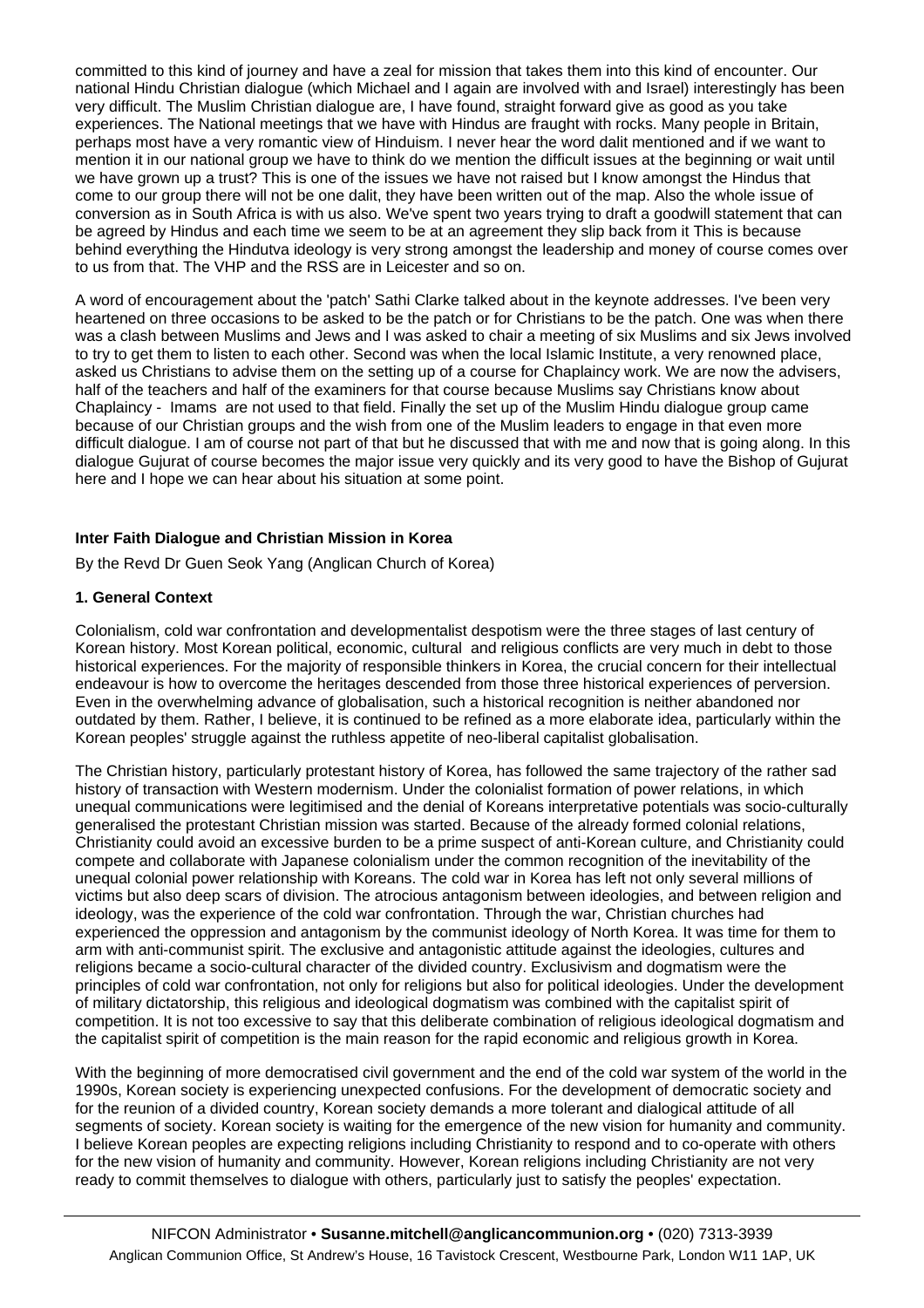The overcoming of negative heritages of colonialism, cold war, and military dictatorship, and the participation to the constructive and co-operative dialogue with the other religions and ideologies, are both the basic contexts of Korean inter faith dialogue and for a Christian theology of religions.

# **2. The Social Practices of Inter Religious Co-opertion**

In spite of the history of conflict and division, there have been experiences of inter-religious co-operation for social and national issues. The most foundational experience of inter-religious co-operation for national issues was the "March 1st movement", in which all the Korean religions including Christianity had co-operated in the independent movement against Japanese colonialism in 1919. Until now, this experience has become the foundational reason for why all the religions should co-operate with each other on national issues.

Although the reason is not very clear, the Anglican Church of Korea has been known as a church truly respecting Korean traditional culture. Perhaps it maybe the distinctive church building styles following Korean tradition. But as on reflection, the most important Anglican missionary experience for the inter-religious co-operation was the 1960's mission for coal miners. According to Bishop John Daily's diary, this mission was started very accidentally. One day, he was searching for missing students in mine villages. They were students who were arrested and sent to the mines by military government. As he was going to leave one village student camp failing to find his missing students, one of those students in the camp, asked the bishop to pray for them. Most of the students were not Christians. The bishop's translator, he was also a Buddhist, translated their request. When the bishop hesitated ho to do so, the Buddhist translator sincerely asked him to pray for them. Bishop John Daily remembered the experience as on eof the most exciting moments of his mission in Korea. Several months later, he started his mission for coal miners in that place. This mission has been known as the beginning of Korean industrial mission of the Christian church. Furthermore, he wanted to build an octagonal hall as a church building at the village. He planned to provide the eight different corners of the octagonal hall to different Christian denominations and other religions including Buddhism. Although his dream was not achieved, his experience has become a very important heritage of Anglican ecumenical and inter-religious co-operation.

Recently, the inter-religious co-operation for social issues and each of the religion's intended efforts to sooperate with other religions is clearly expanding. Many Buddhist temples are pronouncing congratulatory messages at Christmas. Some Christian churches, particularly Roman Catholic Churches, are celebrating the birth of the Buddha with Buddhists. But the most exciting experience, which will be remembered for a long time, was the 'three steps and one bow' protest journey that was organised very spontaneously in order to stop the national government's land reclamation project. This journey led by Buddhist and Christian leaders continued for sixty-five days. Finally, it succeeded in gainig the co-operation of most of the religions in Korea, and temporally achieved its goal of stopping the land reclamation project. With the success of this very religious protest journey for an environmental issue, the inter-religious co-operation for social issues becomes a much more widely and easily accepted agenda for Christian churches in Korea. We can expect that this developing and widening cooperation among religions in Korea will be advanced into a deep spiritual and theological dialogue.

# **3. Historical Experience of Inter Faith Dialogue**

The history of inter faith dialogue in academic groups has to go back to the first encounter between 18th century Korean Confucian scholars and Christian literature, which was published as the result of 17th to 18th century Jesuit mission in China. This Christian literature includes the Chinese translation of Christian texts and Christian or non-Christian Chinese scholars' texts about Christianity. Through this encounter, a very spontaneous Confucian-Christian community has been established without any direct intervention from Roman Catholic missionaries in China. Although this pre-colonial and very voluntary acceptance of Christianity by Koreans has not been seriously reflected by official Roman Catholic historians or even by Korean scholars of mission studies, I believe this historical experience tells us many things about the present discussions about inter faith dialogue and Christian mission. Here I would like to talk about just one point. It is about what kind of process Confucian scholars had taken to understand Christianity. This small group of young Confucian scholars' main concern was to find a new way of self-discipline and governing of people (or community relationship), which are key themes of Confucianism. They had voluntarily read Christian texts. Their reading of Christian texts was not confined to intellectual and doctrinal understanding. They tried to practice Christian liturgical and spiritual teachings. They used to their own style of comparative method to read Confucian and Christian texts cross-scripturally as well as top practice the self-discipline methods of Confucianism an Christianity very cross-religiously. Through these readings in liturgical or spiritual practices, they wanted to carefully work out what changes were made in their mind and soul, and they wanted to find what kind of help the Christina teaching could give for the new way of self-discipline and community relationship. One interesting thing was that this experimental study had been carried out in the Buddhist temple by a group of sincere Confucian scholars. These Confucians' voluntary encounter with Christianity had given deep influences for the reformation of Confucianism and one of the results of the encounter was the voluntary formation of Christian community in Korea. However, Roman Catholic missionaries in China criticised the leaders of this community as sinners who profaned God and the church,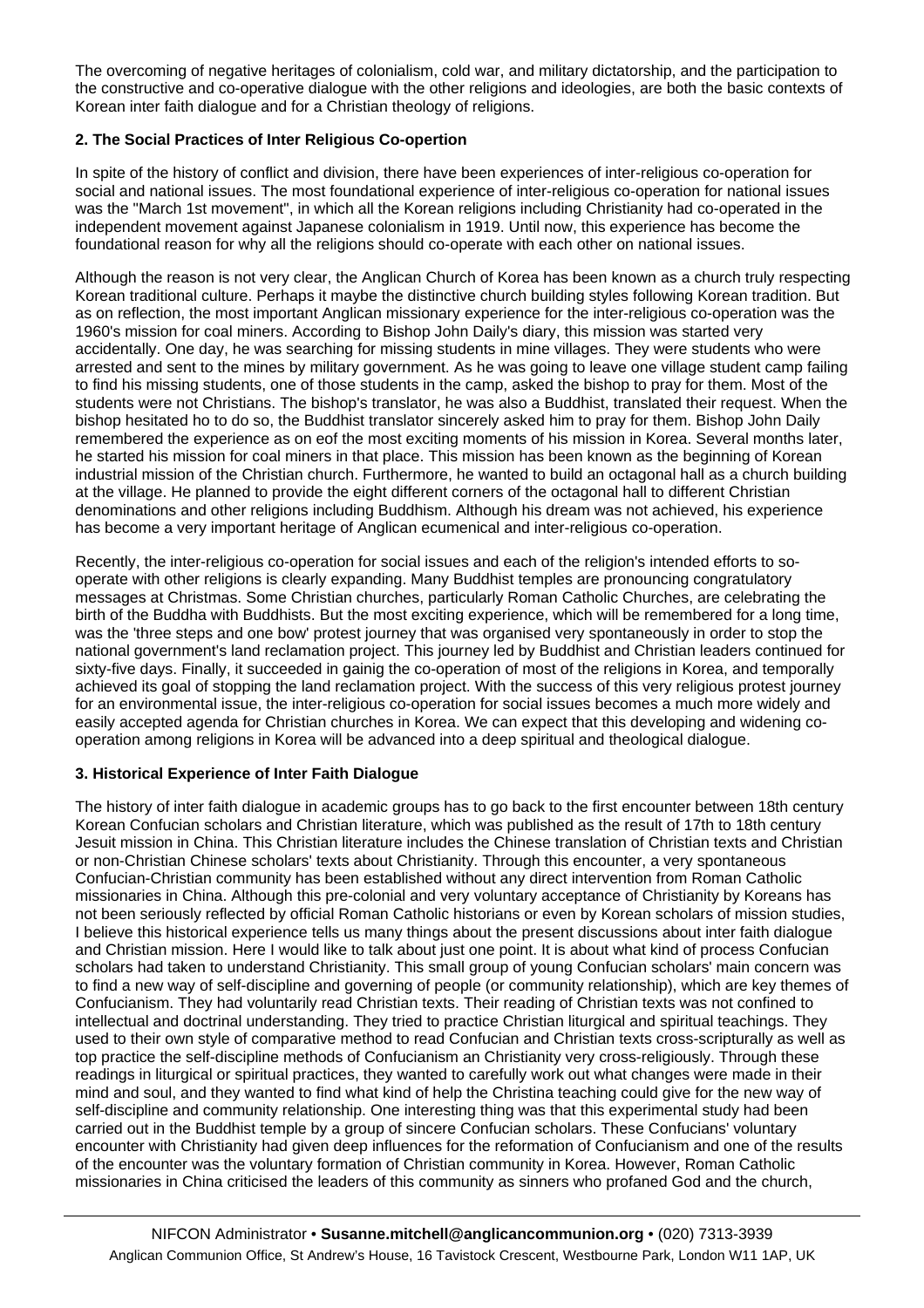<span id="page-10-0"></span>furthermore, the Korean Confucian government suppressed them as heretics. I believe this pre-colonial experience of the encounter between Confucianism and Christianity tells us many things about today's issues, like '"What is the foundational motivation for inter faith dialogue?", "What kind of process has been taken in inter faith dialogue, particularly in relationship to various aspects of religious practices?", "What is Christian mission in the situation of inter faith dialogue?", "What is an equal and creative dialogical relationship among partners?".

Even after the beginning of protestant mission at the end of 19th century, this kind of comparative approach by Christian and non Christian Korean intellectuals has been continued. however, the present situation of inter faith dialogue, particularly after Christianity became one of the dominant religions in Korea, is not very easy. Rather, the Christian churches' narrow and triumphalistic attitude looks likely to suppress the sincere dialogue among religions.

### **4. The Present Disputes on Inter Faith Dialogue**

In this final section, I would like to introduce the theological conflicts between church leaders and theologians involved in inter faith dialogue. In order to avoid too much theoretical discussion, I am explaining a discussion among church ministers, theologians and a Buddhist scholar, which was organised and publicised by one of the representative Korean theology journals, "Theological Thought". This dialogue shows us a development of the discussion of inter faith dialogue in Korea. As many Asian theologians know, Korean Christian churches except Roman Catholics were very antagonistic towards inter faith dialogue. Most Christian church leaders have regarded inter faith dialogue and pluralism as the most serious potential threat to Christianity. So, two eminent scholars from a Methodist Theological seminary had been expelled from their teaching position by Methodist church leaders. Some Presbyterian scholars has also been expelled or threatened with expulsion. But this situation is changing slightly since the middle of 1990s. With the development of the social experiences of interreligious co-operation and public opinions' strong criticism of Christian exclusivism, the situation has advanced toward a more or less positive direction. The dialogue in the theological journal reflected such a changed situation.

In this dialogue, church ministers tried to put their emphasis on inter-religious co-operation for social issues rather then theological dialogue, and theologians did their best to persuade them of the need for theological dialogue. Here, what we have to look at is what kind of theological rhetoric and logic is used against intellectual and theological inter faith dialogue by church ministers. There is no change in their position that the inter faith dialogue, which is advocated by theologians, is paralysing the belief and the church membership of individual Christians as well as the mission and the very existence of Christian church. If I may summarise their assertions, in spite of the danger of over simplification, firstly, they consider that the inter faith dialogue promotes relativistic attitudes threatening the absoluteness of Christian truth. For them, all thoughts rejecting the absoluteness of Christian truth are anti-Christian. Secondly, they consider that Christians cannot devote themselves to mission without conviction about the absoluteness of Christian truth. Therefore, they assert that the pluralistic approach of inter faith dialogue is negating the inherited nature of the Christian church as a missionary community, and in the end it is destroying the foundation of the existence of the Christian church. Thirdly, they assert that theologians who are involved in inter faith dialogue are not in the position to decide the relationship among religions. Looking from their point of view, theologians' ideological and transcendental attitude pursue only what should be done without considering the living relationship with religions and religious individuals. Therefore, they ask theologians to reflect the living relationships instead of sticking to the ideological presuppositions. In this point, some of the contextual theologians support the church ministers' assertion. They also complain that inter faith dialogue in Korea is not very contextual, rather it is very western in its subjects and concerns. Fourthly, they assert that the problem of truth and the issue of co-operative practices for social issues have to be differentiated. Furthermore, they consider that co-operative inter-religious social practices have to precede theoretical and intellectual practices. Here, the church ministers advocate the reductive method of contextual theology, particularly of Minjung theology. Fifthly, they assert that the theologians do not have any concern for the development of the church and the concrete life of church members. They think theologians are people who judge the Christian church from outside the churches. They consider that is why theologians do not give any alternative suggestions about the issues that churches are facing in this secularised world of relativism. Although the assertions are expressed roughly and are rather church centred they clearly show the theological agendas that interfaith dialogue has to solve.

# **Inter Faith Dialogue and Mission in Malaysia**

# **1. Introduction**

One of the distinctive features of Malaysia is the great diversity of its peoples and cultures. Although the people have some common physical, mental and cultural characteristics, there are important differences among the various ethnic groups and peoples, especially in language and religion. The uniqueness and distinctiveness of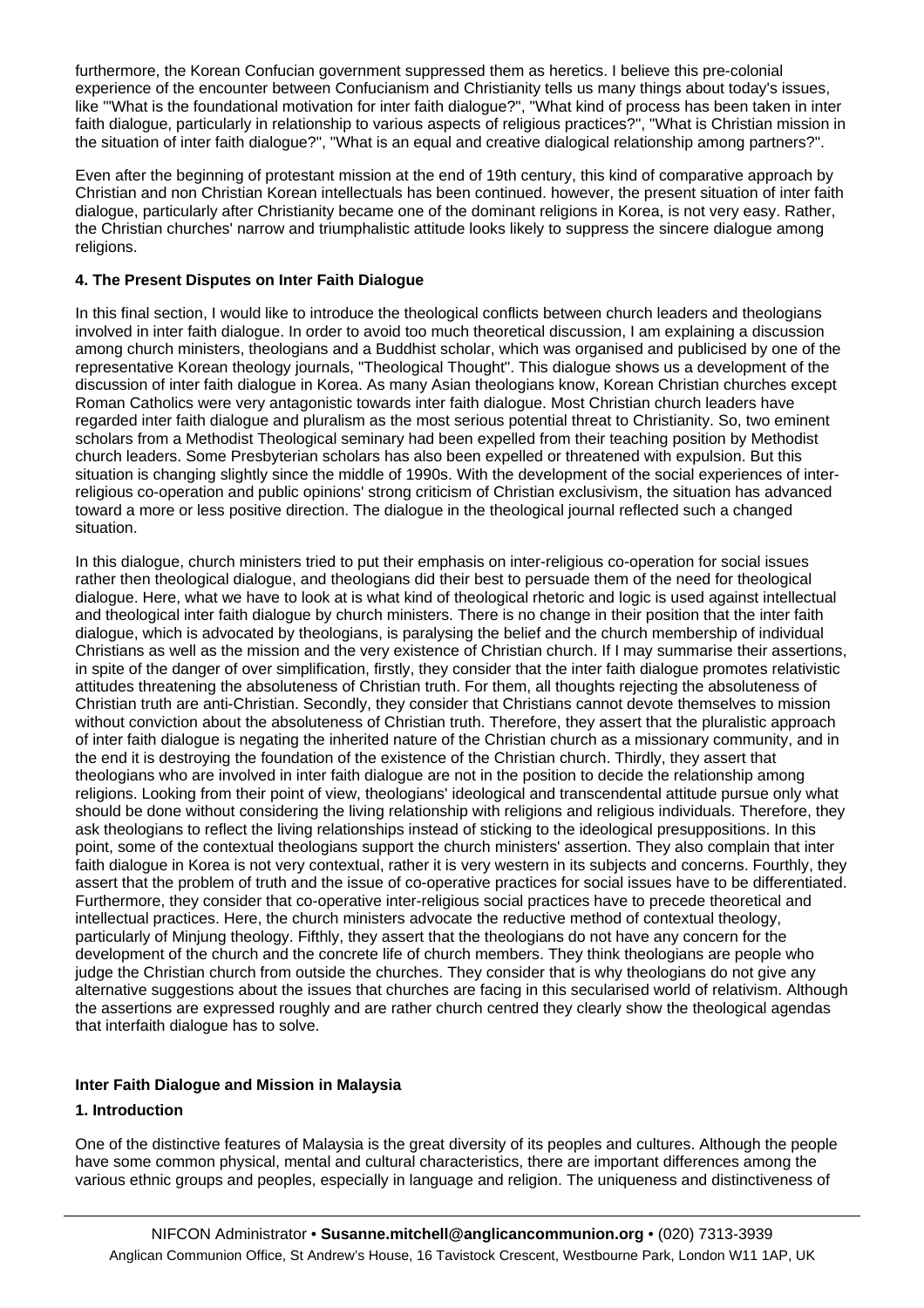Malaysia's history, multi-racial population, religions and languages are not only seen as assets but have also become creative challenges in a pluralistic society.

### **2. The 'Melting Pot': Ethnic, Cultural and Religious Pluralism in Malaysia**

Malaysia is a secular federation comprising eleven states in the Peninsula, Sabah and Sarawak in East Malaysia and the Federal Territories of Kuala Lumpur and Labuan. Successive periods of European colonisation entered the Malay peninsular beginning with the Portuguese in 1511, followed by the Dutch (1641-1824) and finally the British from the nineteenth century up to Malayan Independence in 1957.

The current total population of Malaysia is about 23.27 million<sup>[1]</sup> with about 75% of them living in Peninsula Malaysia. The most outstanding characteristic of the population is its highly variegated ethnic mix. This feature makes it one of the prime examples of a multi-racial society in the world.

Generally speaking, Malaysians can be classified into two main categories: those with cultural affinities indigenous to the region and to one another, who are known as *bumiputera* (lit. 'sons of the soil'); and the *nonbumiputera* whose cultural affinities lie outside of the region. The *bumiputera* groups themselves, comprising 65.1% of the population, are highly differentiated. There are three broad categories: the aborigines (*orang asli*); Malays; and Malay-related.

Malays include those who have settled in the country (mainly in the Malay Peninsula) since the 19th century such as the Javanese, the Banjarese, Boyanese, Bugis, Bajau and Minangkabau. The third or non-Malay *bumiputera* category consists of ethnic groups found in Sarawak and Sabah. They are the Iban, the Bidayuh, the Melanau, Kenyah, Kayan and Bisayuh in Sarawak. In Sabah, the Kadazandusun form the largest single ethnic group with the Murut, Kelabit, and Kedayan forming significant minorities.

The non-bumiputera groups consist mainly of the Chinese (26.0%) and Indians (7.7%), with much smaller communities made up of Arabs, Sinhalese, Eurasians and Europeans. The Chinese population of Malaysia is derived largely from South China, with the Cantonese and Hokkien forming the largest dialect groups. Amongst the Indians, the largest group are the Tamils from South India and Sri Lanka, with significant Punjabi and Malayalee minorities.

Southeast Asia has been called "the cross-roads of religions". Religion is highly correlated with ethnicity and almost all of the major religions of the world have substantial representation in Malaysia. At present, Islam is the most widely professed faith in Malaysia with about 60.4% [58.6%[\]\[2\]](http://nifcon/work/consultations/bangalore/#_ftnx2) of the total population made up of Muslims. Nearly all Malays are Muslim, along with Tamil, Malayali, Gujarati and Punjabi Muslims, and around 20 per cent of the tribal peoples, thus making Islam the dominant religion. Christians form 9.1% [8.0%]; Hindus 6.3% [6.4%]; Buddhists 19.2% [18.4%]; Confucianists/Taoists/other traditional Chinese religionists 2.6% [5.3%]; Folk/Tribal Animistic Religionists 1.2% and Others 2.1% of the total population[.\[3\]](http://nifcon/work/consultations/bangalore/#_ftnx3)

Although the total Christian population is about nine percent, in the East Malaysian states of Sabah and Sarawak this rises to about 40 per cent. In Malaysia, there are some 400,000 Roman Catholics, 150,000 Methodists, 80,000 Anglicans, and around 200,000 other Christians, including fast growing Pentecostal and independent neo-charismatic churches[.\[4\]](http://nifcon/work/consultations/bangalore/#_ftnx4) A study found that there are 4,553 Christian churches in the nation, 3,113 of which can be considered Evangelical.

The Muslims are mainly of the Sunni stream, adhering to the Shafii school of law. However, Shi`ite elements are evident, and Malays are attracted to the mystical aspects of Sufism. The Chinese mainly practise Chinese folk religion, with ancestor veneration rituals, and elements drawn from Buddhism, Confucianism and Taoism. The Indians are mainly Hindus, mostly Saivas, though with some Vaishnavas among immigrant groups with roots in northern India. There are also small, well-knit communities of Sikhs in most urban centres.

#### **3. Religious Freedom and the Position of Islam in the Constitution**

Since achieving independence in 1957, Islam has been the official religion of the Federation of Malaya. This does not in any way suggest that Malaysia is an Islamic state. While the Malaysian Constitution recognises the government's obligation towards Islam, it also pledges to uphold freedom of worship and to allow non-Muslims to practise their own religions.[\[5\]](http://nifcon/work/consultations/bangalore/#_ftnx5) The issue of religious freedom and the position of Islam in Malaysia provides for a most pertinent and interesting illustration of the interaction between religion, politics and socio-economic factors in the modern world.

#### **4. The Rukunegara and Vision 2020**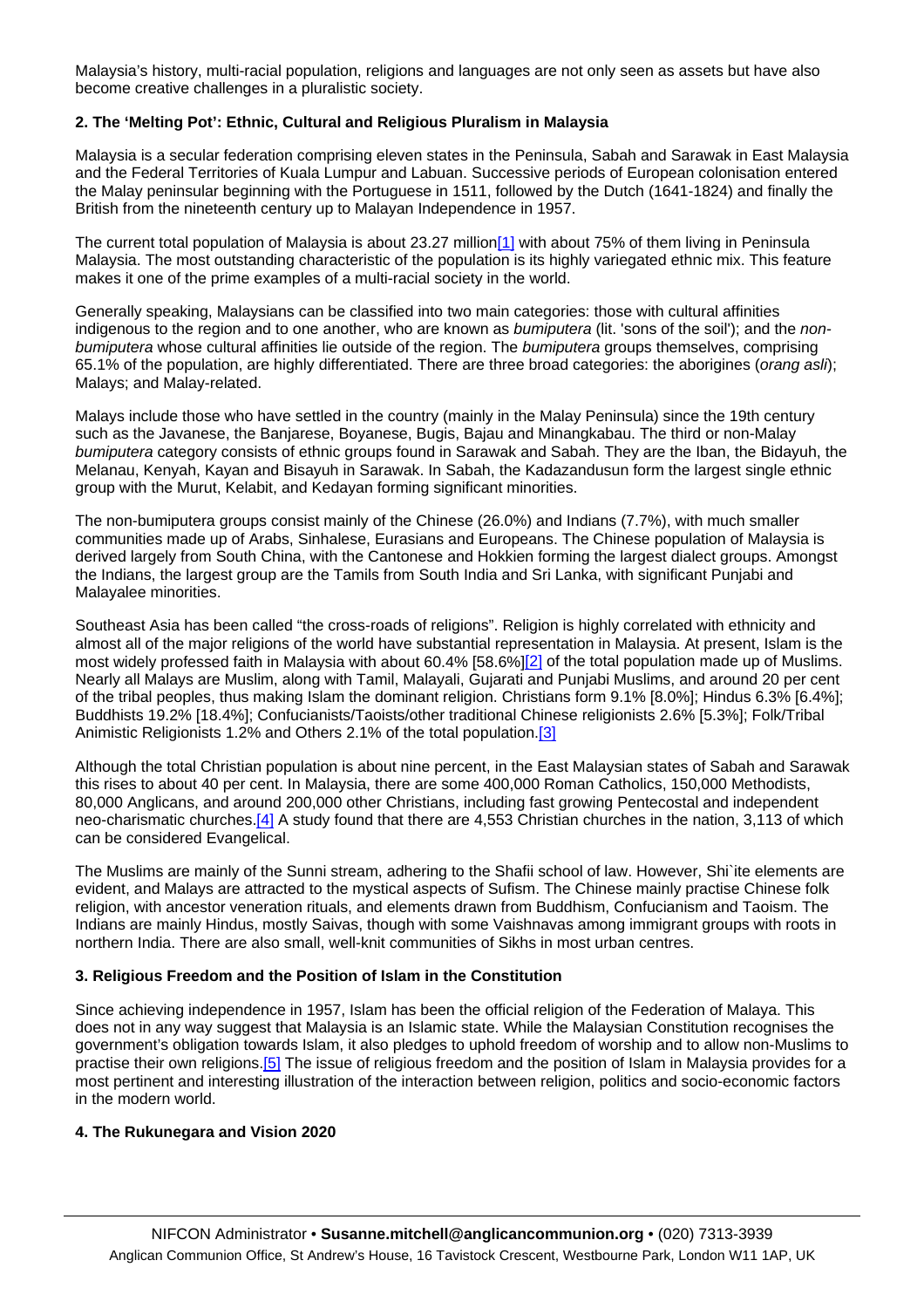A set of principles known as the Rukunegara (or the National Ideology) serves as a guide to peaceful and harmonious living in Malaysia. The following is the set of articles/principles formulated as an endeavour to bring about national unity among Malaysia's multi-racial, multi-ethnic and multi-religious society:

- Belief in God
- Loyalty to King and country
- Upholding the Constitution
- Rule of law and
- Good behaviour and morality.

The year 1990 marked the end of the New Economic Policy (NEP) and the formulation of Vision 2020. Malaysia intends being a fully industrialised and developed nation by the year 2020. Vision 2020 provides the basis for the development of a Malaysian society within the context of accelerated industrialisation and the internationalisation of the Malaysian economy anchored in the principles of the Rukunegara. Within the ambit of the shaping of the common Malaysian identity and destiny, the Rukunegara and Vision 2020, will occupy cardinal reference points.

### **5. Ecumenism in Malaysia**

When Malaya achieved independence in 1957 the churches began to show signs of 'nationalisation' by moving from expatriate to local leadership. The Malayan Christian Coucil, inaugurated in 1948 later became the Council of Churches of Malaysia (CCM) in 1975.

The National Evangelical Christian Fellowship (NECF) brought together a vast variety of non-mainline evangelical denominations and congregations to form a new ecumenical body in 1983.

The Christian Federation of Malaysia (CFM) was established in 1985. The CFM brought together three major streams of Christianity - the Roman Catholic Church, the Churches affiliated to the CCM and the NECF. There was the need for a more broad-based ecumenical body and a unified voice in dealing with the government as well as other religious and secular bodies in the country. The primary challenge facing ecumenism in Malaysia is in relating Malaysian churches to local cultures and traditions.

#### **6. Interfaith Groups in Malaysia**

Interfaith interaction and engagement in Malaysia can be noticed at three distinct levels:

- as religious, hierarchical elite for consultative purposes,
- as intellectuals/professionals who form citizens groups in dialogue with a view of promoting interreligious harmony and understanding, and
- as grassroots interreligious NGOs in social action.

# **6.1 Malaysian Consultative Council of Buddhism, Christianity, Hinduism and Sikhism**

MCCBCHS, established in 1983 is composed primarily of religious officials from the four main religions. The chief role of the *Majlis* (Malay for Council) is to act as a consultative and liaison body. The Majlis has expressed concern about the Islamisation policy of the government as well as other human rights and social issues. The Council acts as a watchdog organisation monitoring enactments and policies that affect the religious life of minority religious groups in the country.

# **6.2 Interreligious Spiritual Fellowship (INSaF)**

INSaF is another interfaith organisation initiated by the Hindu charitable body, The Pure Life Society. Members of INSaF come from various religious backgrounds, including Islam. They are largely professionals who share a common view of the universality of God and the shared humanity of all people. Interaction and interreligious understanding among members is fostered through religious dialogue and symbolic friendship acts such as gathering for Religious Harmony Day and Organ Donation Campaign.

# **6.3 Malaysian Women in Ministry and Theology (MWMT) and Asian Women's Resource Centre (AWRC)**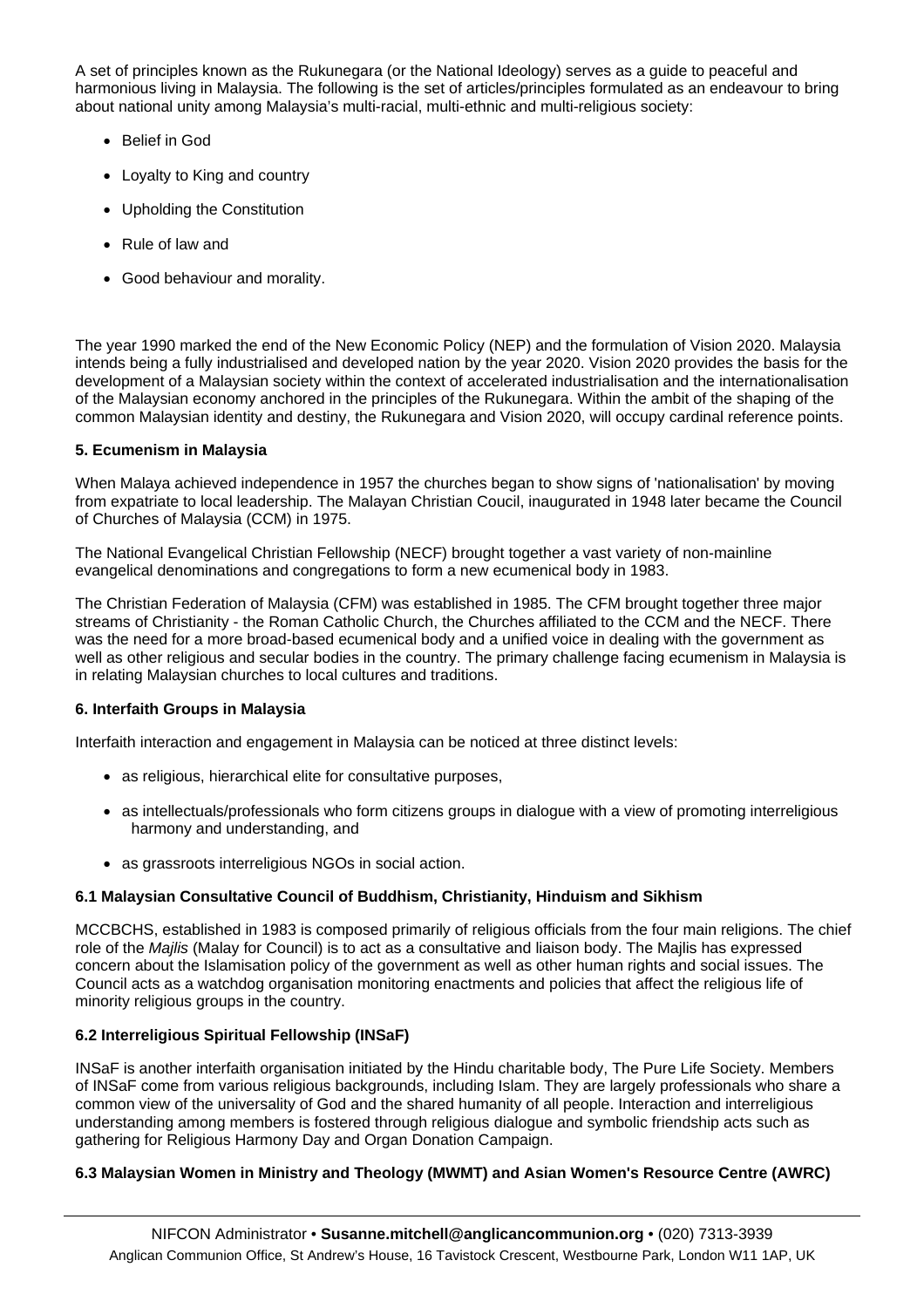These groups are determined to raise awareness, especially in the church, on issues related to gender roles and power sharing. These ecumenical organisations also share advocacy work and awareness raising together with other women's groups such as Sisters in Islam. They also promote interfaith solidarity among women.

#### **6.4 International Movement for a Just World (JUST)**

This movement advocates civilizational dialogue. It has organised interfaith dialogue on issues related to globalisation in cooperation with the International Christian Peace Movement (Pax Christi).

#### **6.5 Malaysian Interfaith Network (MIN)**

This body was formed recently in December 2002comprising of representatives from all the major religions including Islam. MIN was established to provide a platform of communication for the various interfaith organisations, initiatives and actions in Malaysia; to promote the common values shared by all faiths; and to foster interfaith understanding and co-operation.

#### **6.6 Grassroots NGOs in Social Action**

There are a few interreligious groups which have made their impact through involvement in social action. They deal with grassroots problems of poverty alleviation, single-parent households, domestic violence, etc. Some groups provide legal aid for squatter populations. There are other interreligious groups which work with people suffering from HIV/AIDS.

#### **7. Key Issues and Challenges Facing the Church in Malaysia**

- By and large the Church in Malaysia is still considered a Western vestige and outside the mainstream of the nation's life and development. The greatest challenge of the church here is to develop a Malaysian identity.
- Secondly, Christians have tended towards a ghetto mentality among themselves. The churches have been preoccupied with their own existence and organisation, and correspondingly they have lagged behind in prophetic concern for social relevance and outreach of the gospel into the mainstream task of nation building.
- Another part has been a pietistic heritage, which does not take social struggles seriously. In many instances, there has been a lack of understanding and knowledge about the dynamics of social change.
- With the growing intensity of the Islamisation policy, non-Muslims are anxious about greater restrictions being imposed upon the practice of their religions.

#### **8. Contemporary Challenges to the Church's Mission**

- There is first of all the challenge to a wider and deeper understanding of mission and evangelism. Christians are being challenged to see nation building as the area in which God is at work through the Holy Spirit. Christians need to be conscientised to come out of their shells and exercise a more caring attitude to issues of national interest and take their rightful place as the salt and light in society.
- Secondly, this whole situation in Malaysia holds a challenge for Christian unity and church union. The government will listen to *one* "church" voice, but not to a host of voices from divided churches. More concerted efforts at transcending denominational, cultural, racial and linguistic barriers should unite Christians in Malaysia for further effective Christian witnessing.
- Thirdly, there is the challenge of new approaches to mission and service. Christians are called to cooperate with others for common good in addressing issues such as social ills, moral decadence, social and communal injustices, etc. A deeper and more critical understanding of one's faith in a pluralistic context will help the Christian present Christ in a confident manner through daily encounters and interactions.
- There is an urgent need for a serious effort to understand Islam and other Asian religions. Mission and evangelisation can hardly be relevant and meaningful in a multi-religious context unless Christians in Malaysia formulate a contextualised and relevant 'theology of religions'.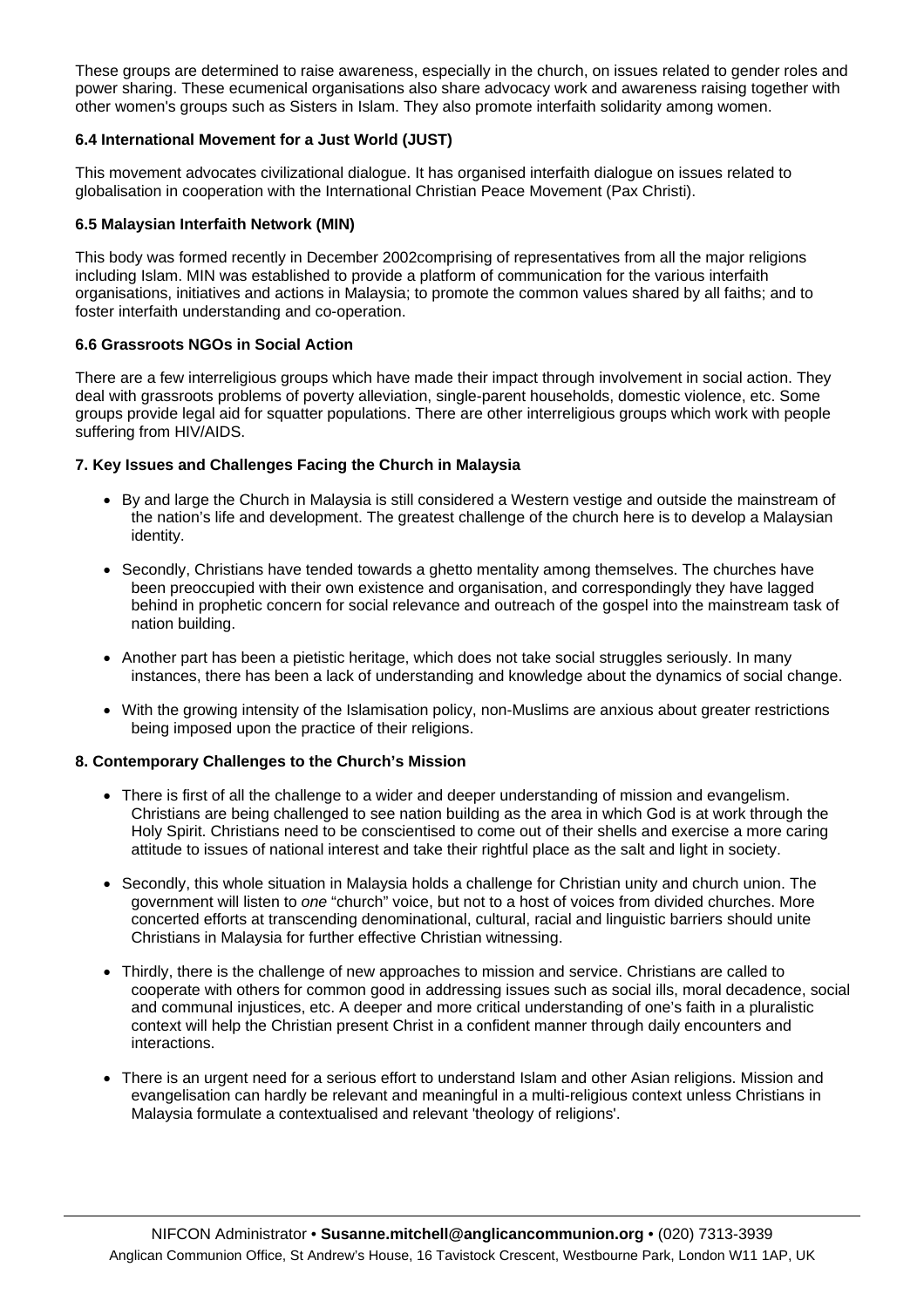<span id="page-14-0"></span>[1.](http://nifcon/work/consultations/bangalore/#_ftnrefx1) Statistics based on *Population Distribution and Basic Demographic Characteristics Report: Population and Housing Census 2000*. Putrajaya: Department of Statistics Malaysia, 2001. Available: http: //www.statistics.gov.my/English/PageDemo.htm [6 November 2001].

[2.](http://nifcon/work/consultations/bangalore/#_ftnrefx2) The figures from the *Population and Housing Census of Malaysia 1991* are given in square brackets.

[3.](http://nifcon/work/consultations/bangalore/#_ftnrefx3) Statistics for Folk/Tribal Animistic Religionists and Others are based on *Population and Housing Census of Malaysia 1991*. Kuala Lumpur: Department of Statistics, 1991.

[4.](http://nifcon/work/consultations/bangalore/#_ftnrefx4) Ian Harris, Stuart Mews, Paul Morris and John Shepherd(eds.), *Contemporary Religions: A World Guide* (Harlow, Middlesex, UK: Longman, 1992), p. 439.

[5.](http://nifcon/work/consultations/bangalore/#_ftnrefx5) See Tun Mohammad Suffian bin Hashim, *An Introduction to the Constitution of Malaysia* (Kuala Lumpur: Government Printer, 1976), pp. 218-9.

#### **Inter Faith Relations in Tanzania**

By The Revd Canon John Simalenga<

The Arabs settled along the East African Coast Way back in 13th century. When the Portuguese reached East Africa in the 15th and 16th centuries on their way to the Far East, they saw Arab settlements at Kilwa and Mombasa.

Between 17th and 18th centuries Arabs and Portuguese together engaged in slave trading, which was abolished in the 19th century by the British Government. The coming together of Arabs, Portuguese and Bantu resulted in the making of Swahili language and culture along the East African Coast.

For many years, Christianity, Islam and Indigenous religions have co-existed peacefully. This was evidenced through intermarriages and sharing of communal festivals such as weddings, burials, etc.

From 1980s, East Africa began to experience the emergence of fundamentalist groups funded by Iran, Libya and Sudan. These groups began to wage war against Christians and declared 'jihad' to spread the Muslim faith. Coupled with using Muslim political leaders, Christian methods of evangelisation were used such as open-air crusades, building of schools, hospitals etc. Muslim men were also engaged to marry Christian girls and start small businesses. I the political and economic areas there was a strong move for African states to join the Organisation of Islamic Countries.

The climax of these fundamentalist activities was the al Qaeda bombings of US embassies in Nairobi and Dar es Salaam in 1998 when hundreds of people were killed.

Today fundamentalist activists are still active but largely checked.

From 2000 an Interfaith Council of Religious Leaders was formed in Tanzania and its main task is to dialogue on poverty eradication, the HIV/Aids pandemic and goof governance. Tanzania has a population of 38 million - 45% Christian, 30% Muslim, 20% Indigenous and 5% other faiths.

#### **Inter Faith Dialogue and Mission A perspective from the USA**

Jolinda Matthews works at the University of Kansas in Ecumenical Christian Ministries and has also been actively involved with the World Student Christian Federation over the past eleven years.

#### **National Context**

Mythology of the founding of the United States is being rewritten in some ways to be one of the founding of the United States as a Christian Nation and not as a nation where freedom of religion is paramount. Examples include: Arguments around a Ten Commandments monument that was placed in a court building in Alabama by a judge. Lawsuits ensued to try and have the monument taken away because of the symbolism of the Ten Commandments. The judge wanted to emphasise the Christian foundation of the decision making in his courtroom. The law ruled that the monument should be removed although over a hundred Christians assembled to protest and pray that the monument might remain. Recently Court cases have been brought concerning the national pledge of allegiance requesting that the words 'under God' be removed from it as some students feel that being asked to say these words infringes on their rights. The term was only added in 1954 in response to Communism. At the same time there has been a call that there be a Constitutional Amendment to rewrite the